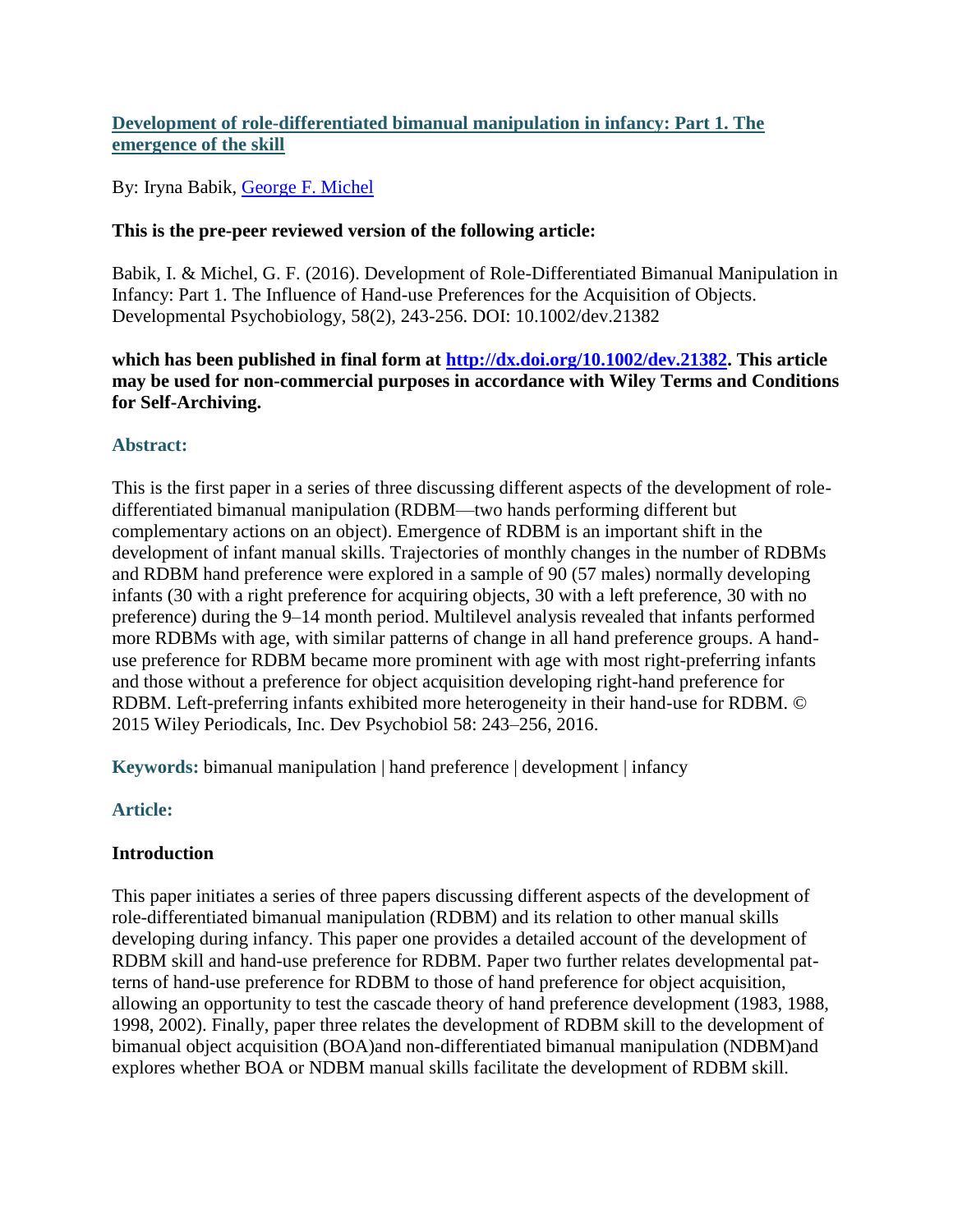The cascade theory of hand preference development (Michel, 1983, 1988, 1998, 2002), similar to Wadding-ton's (1957) idea of epigenetic landscape, proposed that hand preference in earlier developing skills would concatenate into hand preference of the later developing skills. Thus, establishing a hand preference for simple reaching and acquisition of objects would make more probable the establishment of a hand preference for unimanual manipulation (Hinojosa, Sheu, & Michel,2003), which, in its turn, would influence the development of hand preference for later-emerging more complex role-differentiated bimanual manipulation (Michel, 1998; Michel, Ovrut, & Harkins, 1985; Ramsay, 1980). The cascade theory also proposed that clear hand preferences would likely not be observed in the initially emerging skill. For instance, earlier developing role-differentiated bimanual manipulation may not require highly developed skills such as precision, strength of grip and speed and, thus, may occur in the absence of efficient callosal transfer, and may emerge more from the properties of the objects than from planning (Kimmerle, Ferre, Kotwica, & Michel, 2010). However, as the RDBM actions become more sophisticated and less constrained by object properties, a hand-use preference would be expressed.

Many researchers have suggested that a major shift in the infant's manual skills occurs with the transition from unimanual actions with objects (e.g., grasping, banging, shaking) to their bimanual manipulation in a role-differentiated manner (e.g., Bruner, 1970; Connolly & Dalgleish, 1989). Role-differentiated bimanual manipulation refers to manual actions in which two hands perform different but complementary movements on one or more objects. Unlike unimanual manipulation, RDBM requires coordinated sensorimotor control between the two hands as they perform complementary sequences of actions. Such coordination likely requires collaboration between the two cerebral hemispheres (Michel, 1987, 2002; Ramsay, Campos, & Fenson, 1979; Serrien, Ivry, & Swinnen, 2006). If so, then the development of RDBM reflects an important shift in the organization of motor control (Haaland, Elsinger,Mayer, Durgerian, & Rao, 2004) that may have consequences for cognitive functioning (Bruner, 1970;Connolly & Dalgleish, 1989; Ramsay & Weber, 1986).

Rudimentary complementary bimanual manipulations were reported for infants as young as 4–5 months (Rochat, 1989). However, distinct role-differentiated bimanual manipulation has been reported to occur as early as 7 months of age (Kimmerle, Mick, & Michel,1995, 2010) or at 9–10 months of age (Bruner, 1971;Fagard & Pezé, 1997; Ramsay et al., 1979). Differences in the reported timeline of RDBM development not only reflect differences in methodology, but also are likely because RDBM is not a homogenous skill, but rather represents a set of skills that exhibit a heterogeneous pattern of emergence during development (Kimmerle et al., 2010). For example, fingering (one or two fingers manipulating an object) seems to emerge first followed by stroking (the palm and/or whole hand exploring an object); 75% of infants demonstrate these skills by7 months. Object removal, first observed at 7 months and becoming more frequent (67% of infants) by11 months, precedes object insertion, observed first at9 months and manifested by 75% of the infants by13 months. Kimmerle et al. (2010) noted that even by the age of 13 months, RDBM actions represent only20% of the infant's manual repertoire during a play with toys that readily afford RDBM. Also, previous research showed that RDBM represents approximately 25% of manual repertoire of the infant at the age of 19 months, and 50% at the age of 3 years (Kimmerle, 1991).

Kimmerle et al. (1995) demonstrated that RDBM actions occurring as early as 7 months are restricted to those characteristics of objects (such as holes, slots, and protrusions), that strongly afford the "accidental" manifestation of RDBM. Thus, Kimmerle et al. (2010)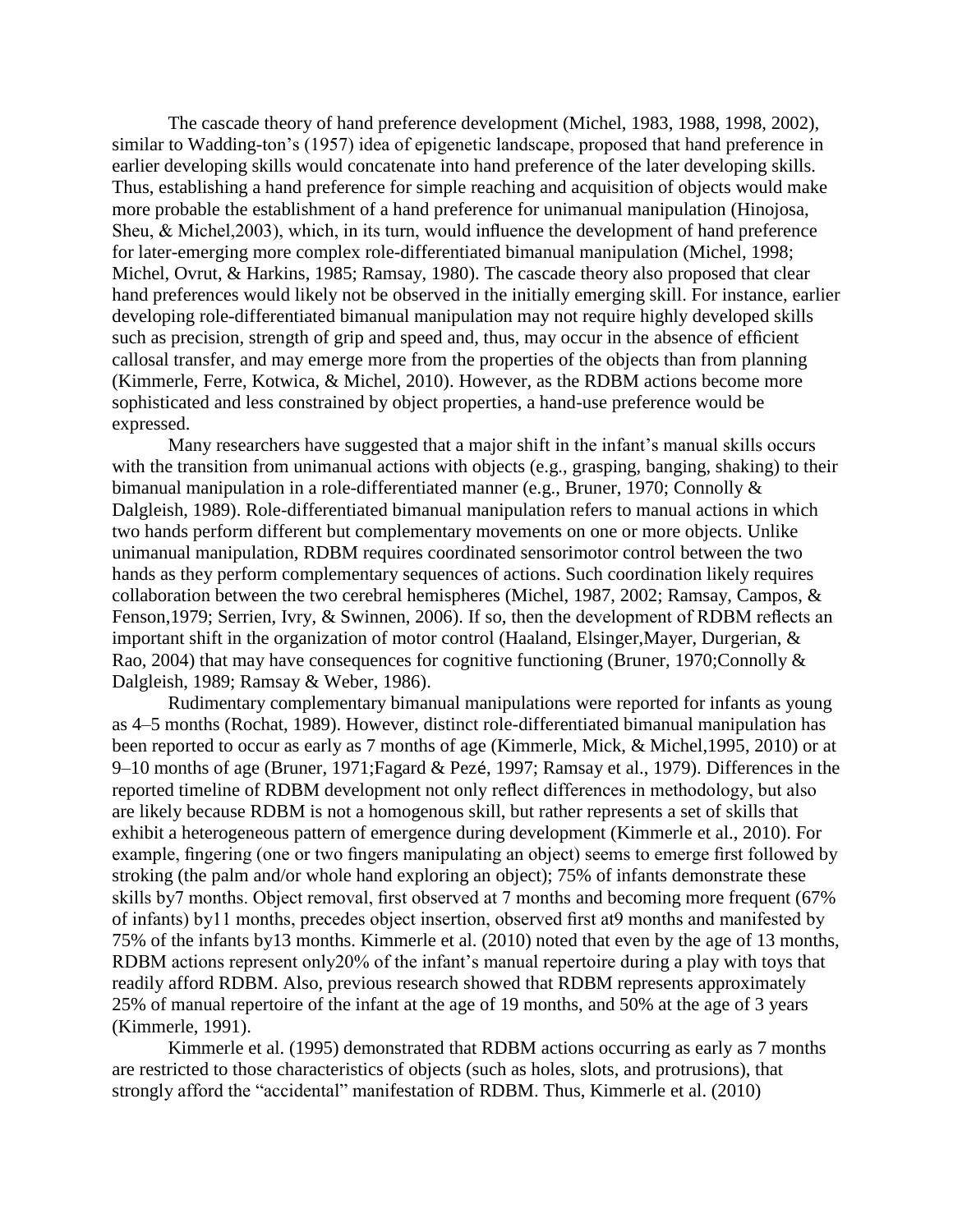concluded that early RDBMs are likely to represent "accidental" actions derived from the affordances of particular toys rather than an understanding of object properties and the coordination of sequential actions for RDBM on the part of the infant. They proposed that RDBM emerges initially from accidental irregular manual manipulation of objects and only later becomes controlled in the organization of its manifestation. This controlled action only begins to become apparent at about 12–13 months and seems to be associated with the emergence of handuse preference for RDBM. Thus, the later ("controlled"), but not the earlier ("accidental"), RDBM actions better reflect the infant's manual lateralization. This notion stems from the cascade theory of hand-use preference development (Michel, 1983, 1988,1998, 2002), and requires direct investigation.

Previous research showed that the hand preference for RDBM does not appear until after the first year for a majority of infants (Bruner, 1970; Fagard, 1994; Fagard & Jacquet, 1989; Fagard & Lockman, 2005; Ramsay et al., 1979; Ramsay & Weber, 1986). For example, in a longitudinal study, Ramsay et al. (1979) tested 24 infants at monthly intervals from 10 to 18 months of age. They found the onset of the hand preference for RDBM to beat the age of 12.8 months in 18 right-hand preferring infants (75% of the sample) and at 14.9 months in five "lefthanders" (21% of the sample). In a cross-sectional study conducted on a larger sample of 100 infants, Ramsay et al. (1979) showed that 85 infants (71 "right" and 14 "left-handers," with hand preference defined by the consistent vs. inconsistent hand-use for acquiring nine toys presented two to four times each) manifested hand preference for bimanual manipulation (defined by the active hand attempting or performing RDBM) during the 14–16-month period. Additional nine infants (six "right-handers" and three "left-handers") exhibited a hand preference for RDBM later during 18–21-month period. Thus, with the procedure used by Ramsay et al. (1979), only by the age of 18 months, did 94% of infants exhibit a hand preference for RDBM. In contrast, using the procedure of Kimmerle et al. (2010), half of the 24tested infants (11 right and 1 left) were lateralized for RDBM at 13 months, whereas two infants had no significant preference, and the remaining 10 infants did not perform enough RDBM actions to enable any reliable conclusions about their hand preference.

Interestingly, in bot h studies by Ramsay et al. (1979), "left-handers" on average were found to be delayed in their development of hand preference for RDBM compared to "righthanders." The study by Kimmerle et al. (2010) also appears to support this observation. Although more research in this area is needed in order to make confident conclusions, Michel (1987, 2002) proposed that hand preference for other manual actions (e.g., acquiring objects, manipulating them unimanually) may be an important contributor to the development of RDBM hand preference.

Early acquisition of hand-use preferences has been proposed to facilitate cognitive, motor, and emotional development in infancy (e.g., Cohen, 1966; Hildreth,1949). Also, a stable hand preference was shown to be associated with more effective object management skills involving the "storage" of objects ("retaining control of an object by transferring it to another hand or placing, without haphazardly dropping, an object within reach"; Kotwica, Ferre, & Michel, 2008, p. 519). Object storage skills have been interpreted as the first evidence of representational abilities and are considered to have implications for the development of other perceptual and cognitive skills, such as knowledge of object properties, understanding the relations among object properties and "planning" of actions (Bruner, 1973). Although a hand preference was associated with the development of more effective bimanual control of the movement of the hands in space (Goldfield & Michel, 1986; Michel, 2002), Fagard and Corroyer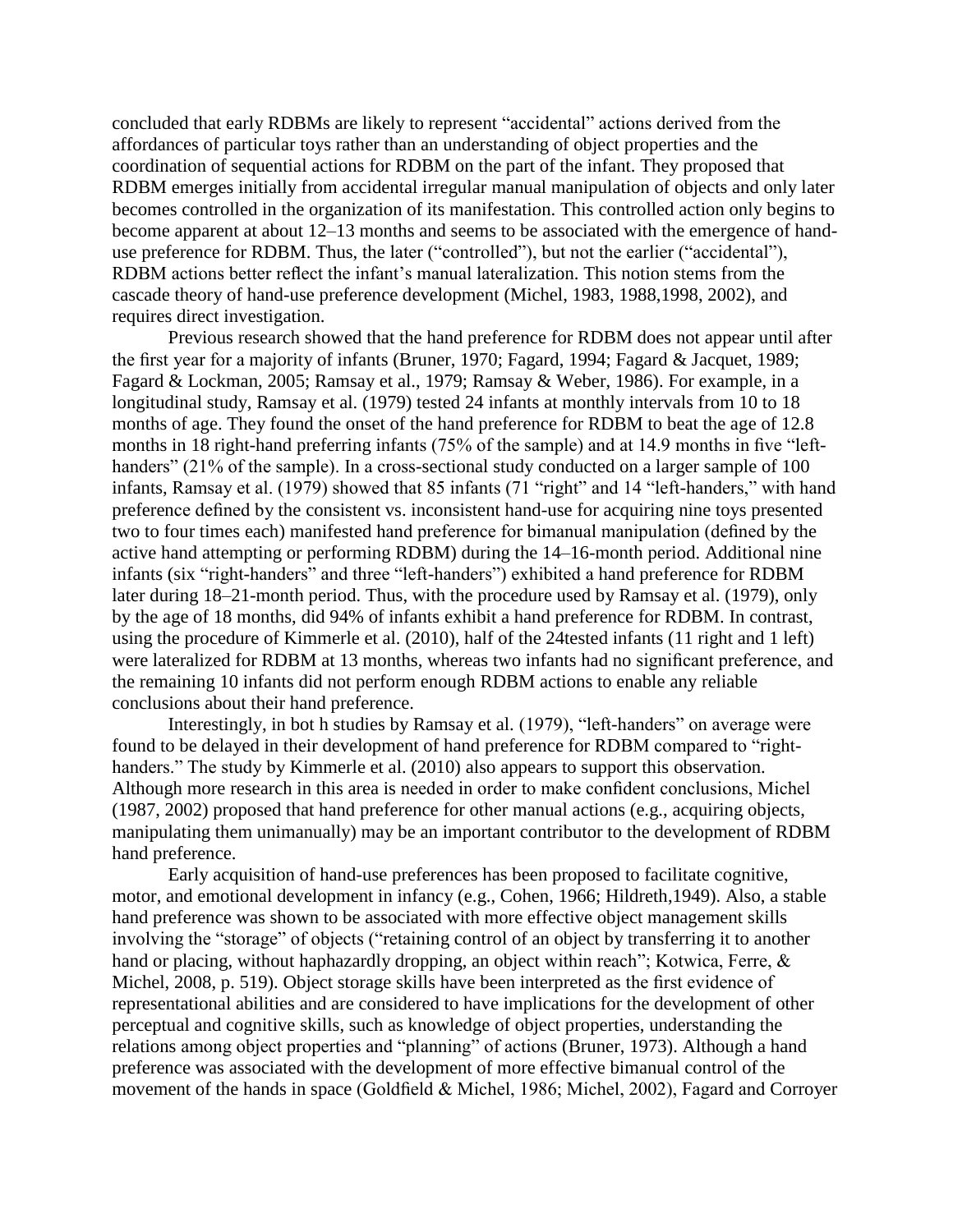(2003) reported better bimanual coordination (the essential skill for RDBM), as manifested in the crank-rotation task, among non- "right-handed" than "right-handed" individuals. However, this was observed for an older sample of 3–8-year-old children.

Unfortunately, in most of the research, the over-whelming majority of infants with a stable hand preference for acquiring objects are right-handed infants. If hand preference per se is the explanation for the reported differences in performance, then the reported advanced development should be predicted for both right- and left-hand preferring infants compared to infants without a stable hand-use preference. Thus, it is essential to include left-hand preference participants in any study examining the consequences of handedness.

According to the cascade theory (Michel, 1983,1988, 1998, 2002), the hand preference for role-differentiated bimanual manipulation in the current study is predicted to become more distinctive with age as the skill of RDBM is being mastered. Those infants with a right-hand preference for object acquisition are predicted to develop a right-hand preference for RDBM, whereas those with a left-hand preference for acquisition are predicted to develop a left-hand preference for RDBM. It also is predicted that a hand preference for earlier developing "simple" RDBMs (e.g., poking and stroking) will appear sooner than a hand preference for later developing "difficult" RDBMs (e.g., insertion and removal) because the manifestation of "simple" RDBMs is more likely to be accidently afforded by the object, and, thus, is less likely to reflect the infant's earlier manual lateralization for acquiring and unimanually manipulating objects (Kimmerle et al.,1995, 2010). A significant increase in the proportion of infants lateralized for RDBM (right- and left-hand preference) is expected to occur around the age of13 months. Also, infants with an established hand preference for object acquisition (both right- and left-preference) are expected to perform more RDBM actions (especially "difficult" RDBMs) at an earlier age when compared to infants without a stable hand preference for object acquisition.

### **Methods**

#### Participants

Hand-use preference for object acquisition was assessed monthly from 6 to 14 months of age for a large sample of38 0 infants. From this sample, 47 infants were identified as manifesting a consistent left-hand preference for acquiring objects. From these 47 infants, thirty infants (19 males) were randomly selected and matched for sex and patterns of postural skill s development (age of onset for sitting, crawling, and walking—assessed by the Touwen's (1976) Neurological Assessment Scale) with 3 0 infants (19 males) having a consistent right-hand preference and 30 infants (19 males) without a consistent hand preference (drawn from the sample of 380 infants). All infants came from full-term pregnancies (a minimum of 37 weeks gestation) and uncomplicated single births. The sample of 90 infants (57 males) used for this study was ethnically diverse (54% of Caucasian, 28% of African American, 3% of Hispanic or Latino, 3% of Asian and 12% of mixed ethnicity) and representative of the local North Carolina population. All participants were tested monthly, within  $\pm$ 7 days from infants' monthly birthdays, from 6 to 14 months (total nine visits) for hand-use during object acquisition, and from 9 to 14 months (total six visits) for role-differentiated bimanual manipulation. Infants' mean age at the beginning of the study was 6.13 months (roughly 6 months and 4 days,  $SD = .15$  or 4.5 days) and at the end of the study the mean age was  $14.25$  months (roughly 14 months and 7 days,  $SD = .16$ ) or 4.8 days).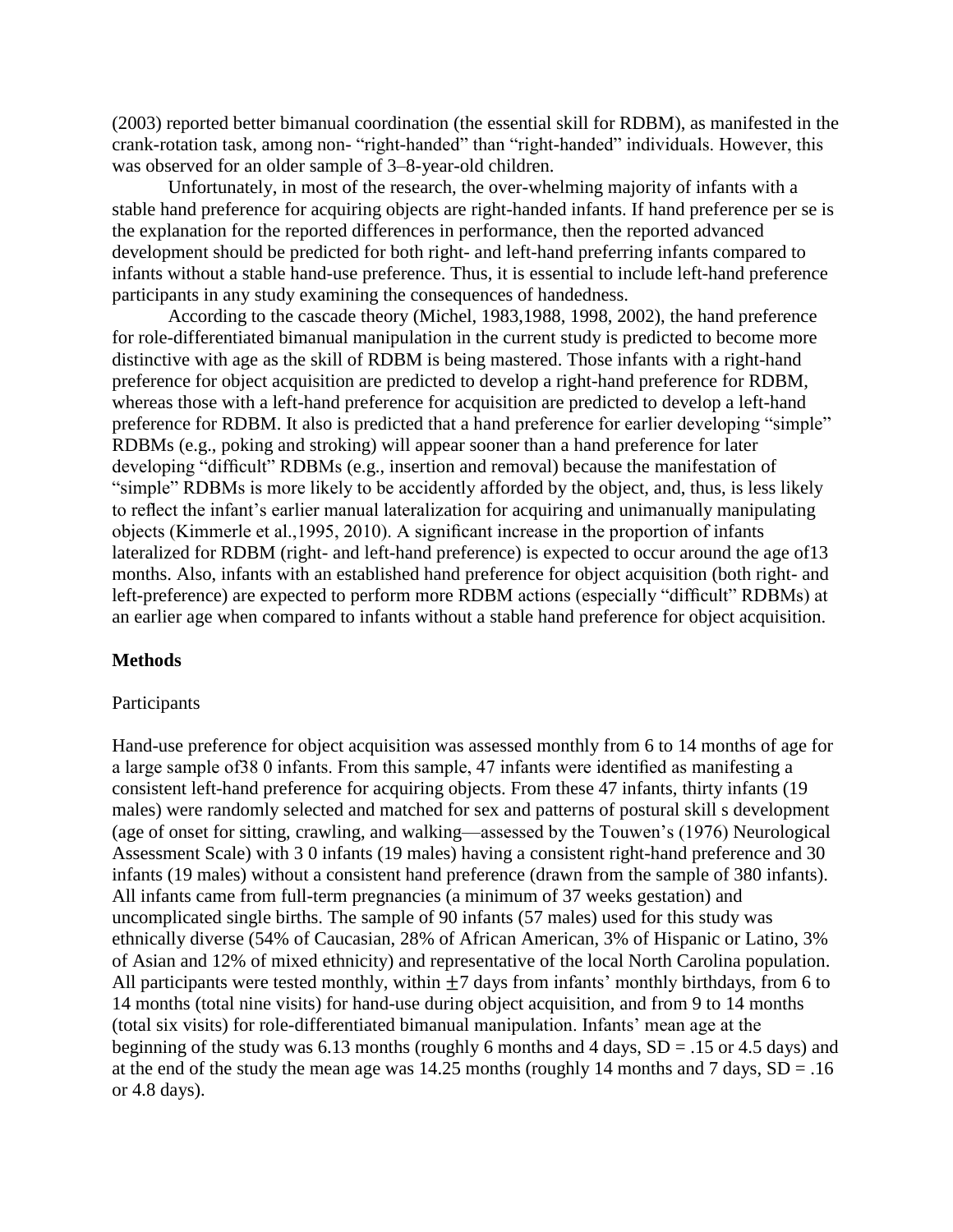### Procedure

Recruitment of participants, informed consent, data collection and presentation were done in accordance with the regulations set by the UNCG Institutional Review Board for the protection of human subjects. Parents received a \$10 gift card per visit. For each monthly visit, infants' hand preference for acquiring objects and role-differentiated bimanual manipulation was assessed in the Infant Development Center at the University of North Carolina at Greensboro.

*Assessment of a Hand-Use Preference for Object Acquisition*. In the current study, object acquisition was defined as an action of lifting a toy from the surface of the table or moving an object on the table. Hand preference for object acquisition was assessed longitudinally from 6 to 14 months during the infant's play with 34 single-part infant toys (see Babik, Campbell, & Michel, 2014 for details). Infants' manual activity was digitally recorded using two synchronized cameras that provided a split-screen with an overhead and a side view. The coding for acquisition hand preference was done in the Observer1XT (Noldus Information Technology, Wageningen, Netherlands) which permitted frame-by-frame coding of infants' manual actions. Coders viewed all recordings in slow motion in order to identify precisely the hand used for an object acquisition. Twenty percent of all coded videos were re-coded by a second coder for interrater reliability, which resulted in the observed mean percentage of agreement .91 (Mdn = .91, range = .82–.99). Another 20% of the videos were re-coded for intra-rater reliability which resulted in the observed mean percentage of agreement .94(Mdn = .94, range = .88–.99).

*Assessment of a Hand-Use Preference for Role-Differentiated Bimanual Manipulation*. Roledifferentiated bimanual manipulation is an action in which one hand has an active manipulating role while the other has a role of supporting the active hand's maneuvers by holding the object. RDBM and a hand preference for RDBM were assessed longitudinally during play with an additional set of 20 multiple-part infant toys administered separately from the administration of the acquisition hand-use assessment task (see Fig. 1). Each toy was presented at midline on the table in random order. All multiple-part toys were presented with one part inserted in the other part. During the play with "complex" multiple-part toys, infants may perform different RDBM actions. "Poke" was coded when one or two fingers of one hand touch any part of the surface of a toy as the other hand steadied the toy (all 20 toys afforded poking); "stroke"—when more than two fingers or the whole hand is moving along the outside or inside surface of a toy (all 20 toys afforded stroking);"push"—when more than two fingers or the whole hand is repeatedly touching the surface of a toy (toys #3, 8, 13, 16, 19,20 afforded pushing); "spin"—when one hand spins a movable part of a toy (toys #1, 2, 3, 4, 12, 17 afforded spinning); "pull"—when one hand pulls a part of a toy, similar to "removal" in Kimmerle et al. (1995) (all toys except #3, 7, 14, 15 afforded pulling); "insert"—when one hand inserts a smaller part of a toy into a larger part (toys #6, 9, 11, 13, 19, 20 afforded inserting).

RDBM actions were coded in the Observer1XT in real time. The hand used for active manipulation (poke, stroke, push, spin, pull, insert) was identified for coding hand-use preference. Bouts of the same behaviors (e.g., repetitive spins of the same part of the toy by the same finger) were coded as single RDBM instance, unless interrupted by a pause or another behavior. For the current paper, only right- and left-handed manipulative actions were considered since only they highlight hand-preference for this manual skill. Bimanual manipulations are considered in another paper.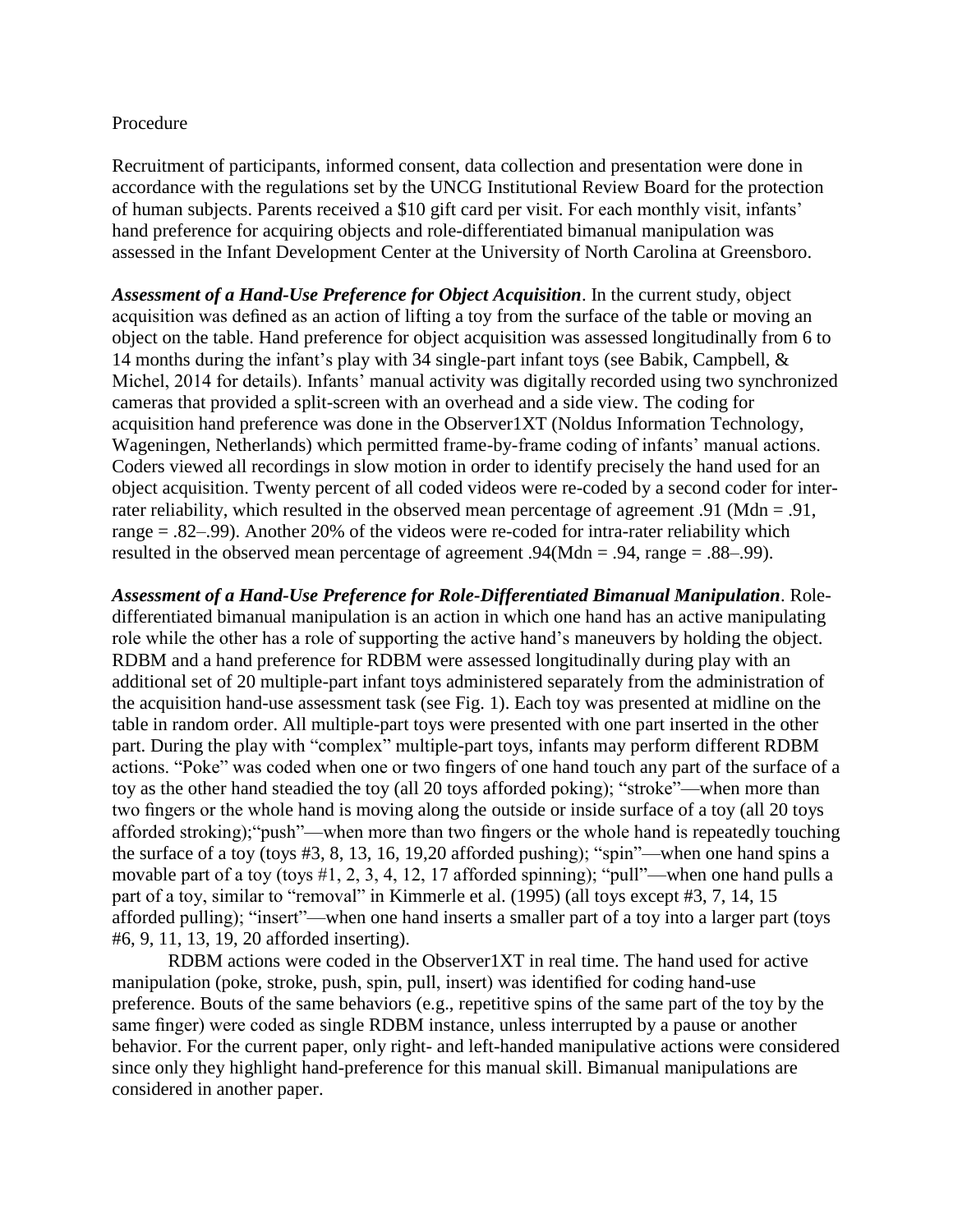Twenty percent of all coded videos were re-coded by a second coder for inter-rater reliability resulted in the observed mean percentage of agreement .85 (Mdn = .85, range = .80– .93). Another 20% of the videos were re-coded for intra-rater reliability which resulted in the observed mean percentage of agreement .89 (Mdn = .88, range = .88–.93). All coding was done blind to the infant's hand-preference for acquiring objects.

#### **Measures**

To depict and statistically analyze developmental trajectories of hand preference for object acquisition and RDBM in infancy, the infant's monthly hand-use preferences for object acquisition and RDBM were defined using a Hand-preference Index  $[HI = (R-L)/(R+L)^{1/2}]$ , where R and L represent the total number of performed right-hand preferring and left-hand preferring actions for each infant during each monthly visit. Then, hand preference of each participant was determined using a group-based trajectory modeling procedure (GBTM, Nagin, 2005) that was conducted on 380 infants' monthly (from 6 to 14 months) hand preference scores (Michel, Babik, Sheu, & Campbell, 2014), using SAS TRAJ procedure (Jones, Nagin, & Roeder, 2001). Group-based trajectory modeling is a statistical method that allows identification of distinctive patterns in the distribution of a sample's trajectories and enabled us to use the infant's developmental trajectory to define the infant's hand preference as consistent right, left, or no consistent preference.

The GBTM for acquiring objects revealed three different types of developmental trajectories: Those with a right-hand preference, those with a left-hand preference, and those without a distinct preference (see Michel et al., 2014 for details). From the 380 infants tested in the Infant Development Center at UNCG, 30 infants (of 47) with a developmental trajectory exhibiting a consistent left-hand preferences for acquiring objects were selected and matched with 30 infants in each of the other two developmental trajectory groups (those with a consistent right-hand preference and those without a hand preference) according to their sex and motor development (age of onset of sitting, crawling, and walking, Touwen, 1976).Then, frequency of RDBM actions and the hand preferences for RDBM were calculated for these 90 infants from a separate set of data collected monthly from 9 to 14 months of age. Hand preferences for RDBM also were examined with the group-based trajectory model (Nagin, 2005) and using SASTRAJ procedure (Jones et al., 2001) to identify the number of latent classes in the trajectories of RDBM hand preference.

Then, frequency of RDBM actions and the hand preferences for RDBM were calculated for these 90 infants from a separate set of data collected monthly from 9 to 14 months of age. Hand preferences for RDBM also were examined with the group-based trajectory model (Nagin, 2005) and using SASTRAJ procedure (Jones et al., 2001) to identify the number of latent classes in the trajectories of RDBM hand preference.

In the current set of three papers, all multi level analyses were conducted using the Hierarchical Linear Modeling (HLM; Raudenbush, Bryk, Cheong, Congdon, & du Toit, 2004) to account for non-independence of multiple observations of the same subject. In all statistical models, linear, quadratic, and cubic trends of change with age were tested. If a final model included only linear and quadratic trends of change, the cubic trend was not statistically significant. Also, to assess developmental parameters in infants with different hand-use preferences, we tested all models including the dummy-coded hand preference status variable HS (HS1 would compare right-h and preferring to left-hand preferring infants; HS2 would compare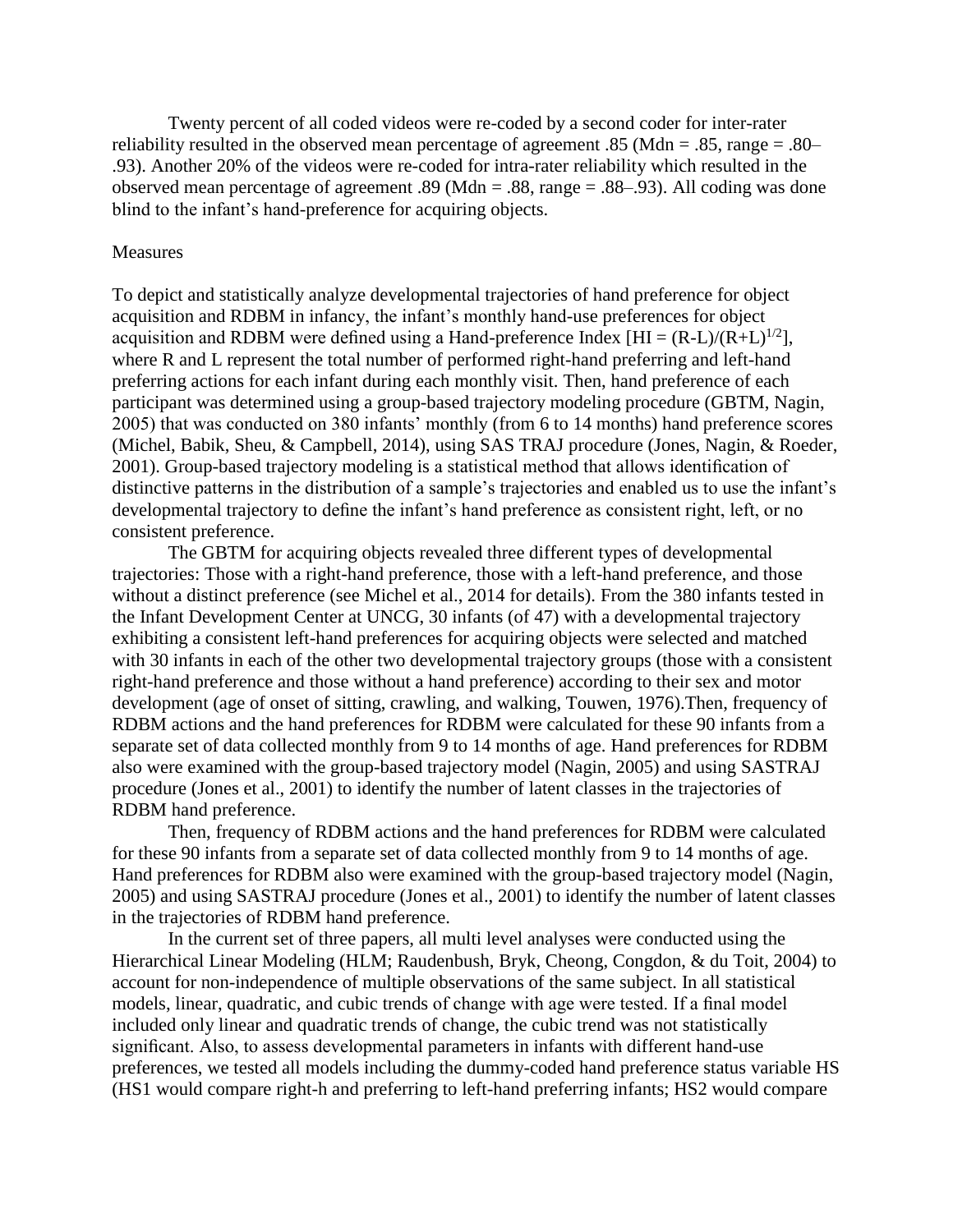right-hand preferring infants to those without a distinct hand preference; right-hand preferring infants were chosen as a reference group).



Figure 1. Pictures of toys presented to infants for bimanual manipulation.

## **Results**

Development of Role-Differentiated Bimanual Manipulation

One of the hypotheses in the current study was that hand preference for "difficult" RDBM skills (e.g., insertion and removal), in contrast to hand preference for "simple" RDBMs (e.g., poking and stroking), would become more pronounced with age and would differentiate according to the infants' hand-use preferences for acquiring objects. To test this hypothesis, separate multilevel analyses were conducted for the trajectories of the number of RDBM actions recorded for each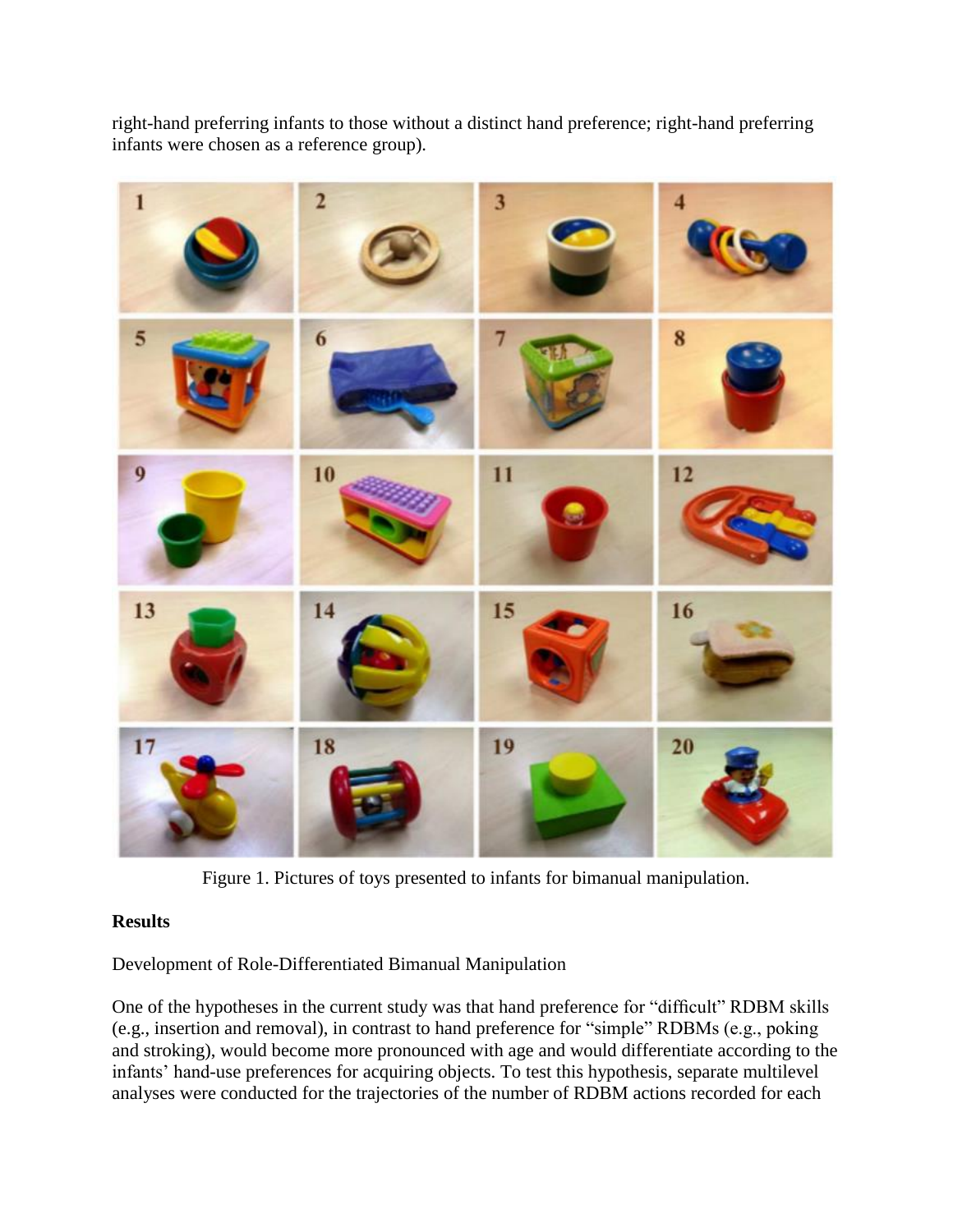of the six observed RDBM skills (poke, stroke, pull, spin, insert, push). "Simple" RDBM skills are predicted to appear much earlier in development than the "difficult" RDBM skills. It should be noted that many of these skills may not occur for some infants at some ages which means that there often will be many zero instances contributing to the trajectories.

The multilevel analysis showed a significant quadratic trend of change in the number of pokes and spins with age (POKES: Intercept:  $\beta$  = -20.623,  $t(89)$ = -2.951,  $p$ =.004; AGE;  $\beta$  =  $4.405, t(89) = 3.552, p < .001$ ;  $(AGE)^2: \beta = .167, t(359) = .3.097, p = .002$ ; SPINS: Intercept:  $\beta = -$ 6.077,  $t(89) = -2.316$ ,  $p = .023$ ; AGE:  $\beta = 1.249$ ,  $t(448) = 2.671$ ,  $p = .008$ ;  $(AGE)^2$ :  $\beta = -.050$ ,  $t(448) = -2.48$  6,  $p = .013$ ). There was a significant linear trend of change in the number of pulls, inserts and pushes with age (PULLS: Intercept:  $\beta$  = -11.967, *t*(89) = -15.748, *p* < .001; AGE:  $\beta$  = 1.465,  $t(89) = 19.744$ ,  $p < .001$ ; INSERTS: Intercept:  $\beta = -6.673$ ,  $t(89) = -14.965$ ,  $p < .001$ ; AGE:  $\beta$  = .776, *t*(449) = 16.937, *p* < .001; PUSHES: Intercept:  $\beta$  = -.155, *t*(89) = =.423, *p* = .673 ; AGE:  $\beta = .060$ ,  $t(89) = 2.012$ ,  $p = .047$ ). In contrast, the number of strokes did not change significantly with age (Intercept:  $\beta = 5.819$ ,  $t(89) = 6.128$ ,  $p < .001$ ; AGE:  $t(449) = -.007$ ,  $p =$ .929). The observed mean trajectories of different role-differentiated bimanual manipulation skills are presented in Figure 2A, whereas the estimated trajectories are illustrated in Figure 2B.

Inspection of Figure 2 suggested that relatively high numbers of pokes and strokes were observed at the early age (9 months), whereas the number of other types of role-differentiated bimanual manipulation such as pulls, inserts, spins, and pushes was negligible at the age of 9 months, but on average tended to increase with age. These results supported the prediction that pokes and strokes represent "simple" and early dev eloping RDBMs, whereas pulls, inserts, spins, and pushes represent more "difficult" later developing RDBMs, confirming previous reports (Kimmerle et al., 1995, 2010).



Figure 2 Observed (A) and estimated (B) trajectories of change in the mean number of different types of RDBM actions.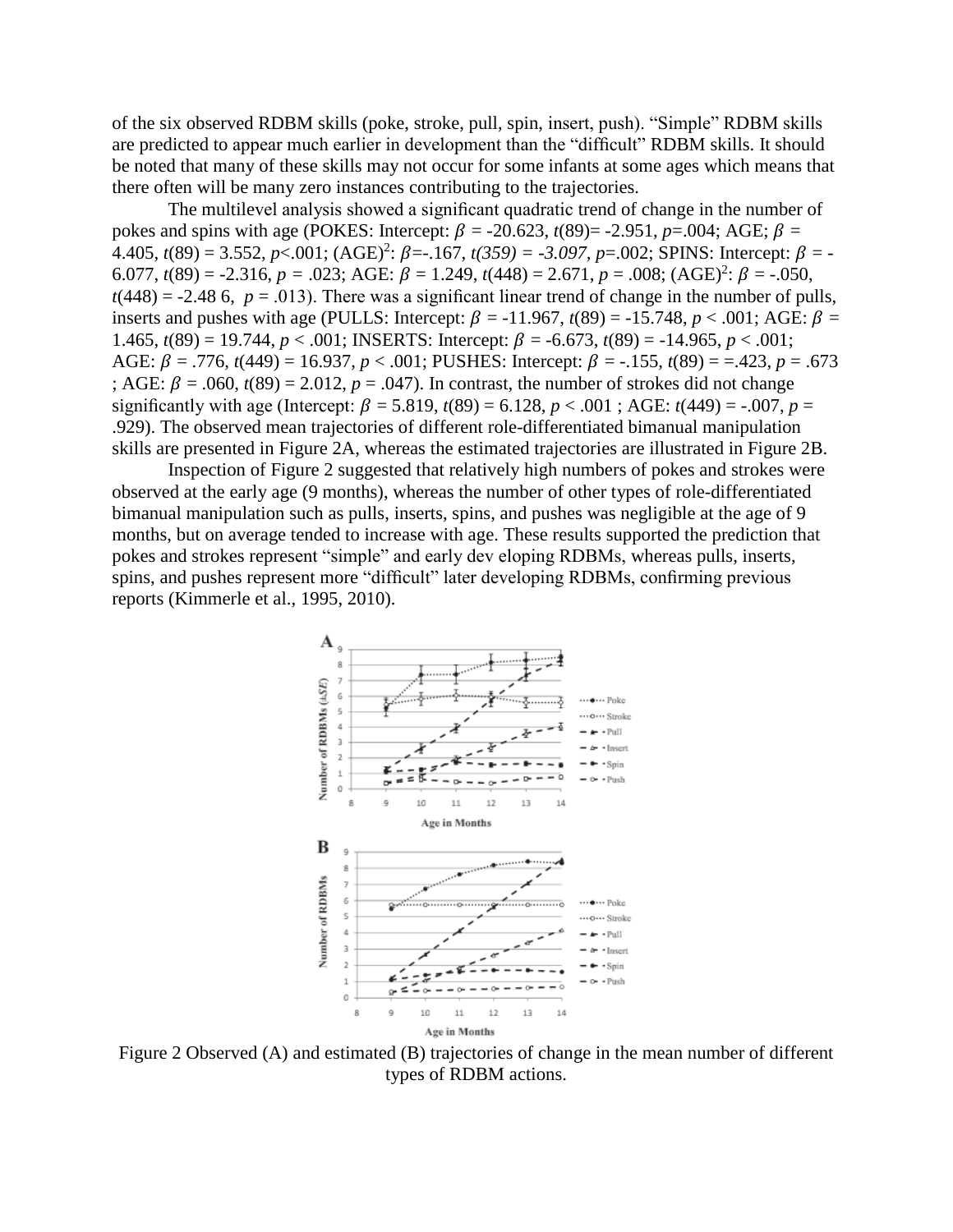It was hypothesized also that infants with an established consistent hand-use preference for object acquisition (both right- and left-preferring) would perform more RDBM actions (especially "difficult" RDBMs) at an earlier age as compared to infants without a consistent hand preference for object acquisition. For testing this prediction, the total number of pokes and strokes were combined to provide an estimate of the frequency of "simple" RDBMs, and the total number of pulls, inserts, spins and pushes were combined to provide an estimate of the frequency of "difficult" RDBMs. Then, changes in frequency trajectories for all, "simple," and "difficult" RDBMs with age were explored for infants with different hand preference for acquisition of objects.

The estimated parameters for the final multilevel model exploring the number of all roledifferentiated bimanual manipulations are provided in Table 1(Model 1). In this model, the residual  $\varepsilon_{ii}$  corresponds to the portion of infant i's total number of all RDBMs unpredicted at time j. The random effects for the intercept and the age variable,  $\delta_{0i}$  and  $\delta_{1i}$ , respectively, permit accounting for heterogeneity of infants in their intercepts and linear components of change. A non-significant random effect for the quadratic trend of change was dropped from the model. The model revealed no significant differences in the trajectories of the number of all RDBMs among infants with different hand preference for object acquisition (HS1:  $t(87) = -.980$ ,  $p = .330$ ; HS2:  $t(87) = -1.025, p = .308$ .

The estimated parameters for the final multilevel model exploring the number of "simple" RDBMs are provided in Table 1 (Model 2). The model revealed no significant difference in the trajectories of the number of "simple" RDBMs among infants with different hand preferences for object acquisition (HS1:  $t(87) = -.406$ ,  $p = .686$ ; HS2:  $t(87) = -1.038$ ,  $p = .302$ ).

The estimated parameters for the final multilevel model estimating the number of "difficult" RDBMs are provided in Table 1 (Model 3). Similar to the Models 1and 2, Model 3 revealed no significant difference in the trajectories of the number of "difficult" RDBMs among infants with different hand preferences (HS1:  $t(87) = -.774$ ,  $p = .441$ ; HS2:  $t(87) = -.959$ ,  $p =$ .340). Estimated trajectories of the number of all, "simple" and "difficult" RDBMs in relation to the infants' hand preference are represented in Figure 3.



Figure 3. Estimated trajectories of change in the mean number of all, "simple," and "difficult" RDBM actions with age.

Development of Hand-Use Preference for RDBM

The exploration of trajectories of change in the different types of role-differentiated bimanual manipulation allowed us to group the six RDBM actions into "simple" and "difficult" RDBMs.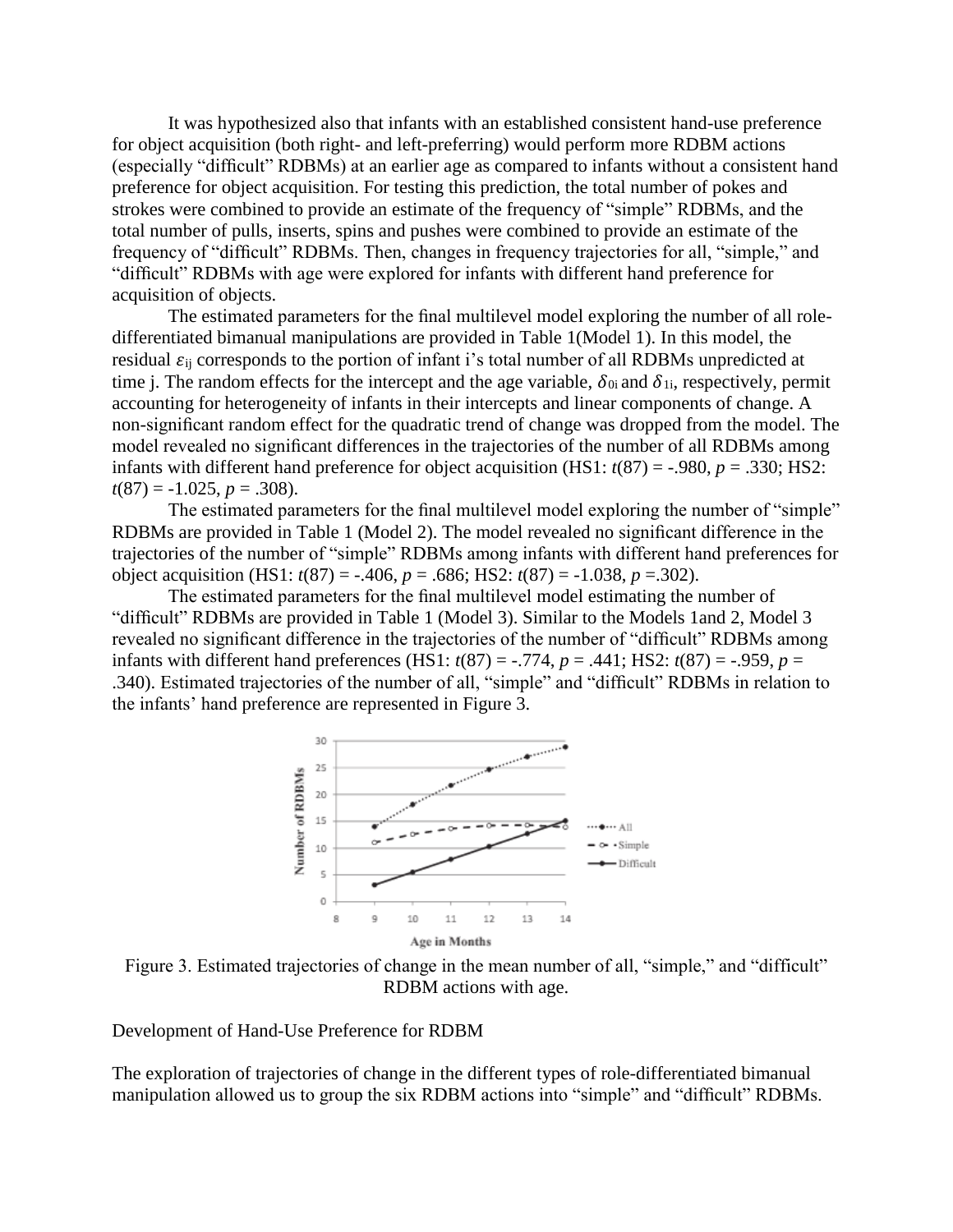Consequently, the hypothesis that hand preference for role-differentiated bimanual manipulation becomes more distinctive with age can be tested. Also, the hypothesis that later developing "difficult," rather than earlier developing "simple," RDBM skills would mark differences between the hand preference groups (as defined according to the infant's hand preference for object acquisition). Thus, trajectories of the variation in the hand preference for all, "simple" and "difficult" role-differentiated bimanual manipulations were examined next.

The estimated parameters for the final multilevel model exploring the development of a hand preference for all RDBMs are displayed in Table 2 (Model 1).The multilevel analysis revealed a significant linear, but not quadratic, trend of change in hand preference for all roledifferentiated bimanual manipulations(Tab. 2, Model 1 and Fig. 4A). However, no statistically significant differences among infants with different hand preferences for acquiring objects were found (HS1:  $t(87) = -1.851$ ,  $p = .068$ ; HS2:  $t(87) = -.355$ ,  $p = .723$ ). Thus, all infants tended to increase use of their right hand for all of their role-differentiated bimanual manipulations during 9–14 month period.

The estimated parameters for the final multilevel model assessing change in the hand preference for "simple" RDBMs are provided in Table 2 (Model 2). This model revealed a linear trend of change in the development of "simple" RDBMs with no significant difference in the trajectories among infants with different hand preferences for acquiring objects  $(HS1: t(87) = -$ .832, *p* = .408; HS2: *t*(87) = .122, *p* = .903) (see Fig. 4B).

The estimated parameters for the final multilevel model assessing change in the hand preference for "difficult" RDBMs are provided in Table 2 (Model 3).This model revealed no significant difference in the trajectories of hand for "difficult" RDBMs among those infants with a right-hand preference and those without a preference for object acquisition (HS2: *t*(427) = - .692,  $p = .489$ ), but a significant difference between these two groups and those infants with a left-hand preference for acquiring objects (Tab. 2, Model 3 and Fig. 4C).

| Level 1 Effects               | Level 2 Effects                   | Parameters            | Model 1     | Model 2  | Model 3    |
|-------------------------------|-----------------------------------|-----------------------|-------------|----------|------------|
| Fixed effects                 |                                   |                       |             |          |            |
| Initial status, $\pi_{0i}$    | Intercept                         | $\beta_{00}$          | $-2.183***$ | $-.603$  | $-5.340$   |
|                               | HS1                               | $\beta_{01}$          |             | __       | $15.149**$ |
| AGE, $\pi_{1i}$               | Intercept                         | $\beta_{10}$          | $.296***$   | $.112**$ | .780       |
|                               | HSI                               | $\beta_{11}$          |             |          | $-2.632**$ |
| AGE <sup>2</sup> , $\pi_{2i}$ | Intercept                         | $\beta_{20}$          |             | _        | $-.017$    |
|                               | HSI                               | $\beta_{21}$          |             |          | $.104**$   |
| Random effects                |                                   |                       |             |          |            |
| Level 1:                      | Within-person, $\varepsilon_{ii}$ | $\sigma_{\epsilon}^2$ | 1.880       | 1.689    | 1.438      |
| Level 2:                      | Intercept, $\delta_{0i}$          | $\sigma_0$            | $8.686***$  | 3.588*   |            |
|                               | AGE, $\delta_{1i}$                | $\sigma_1$            | $.115***$   | $.045**$ | $.009***$  |

Table 2. Estimated Fixed and Random Effects for the Hand Preference for All (Model 1), "Simple (Model 2), and "Difficult" (Model 3) RDBMs

*Note:*  $^*p < .05$ .  $^{**}p < .01$ .  $^{***}p \le .001$ .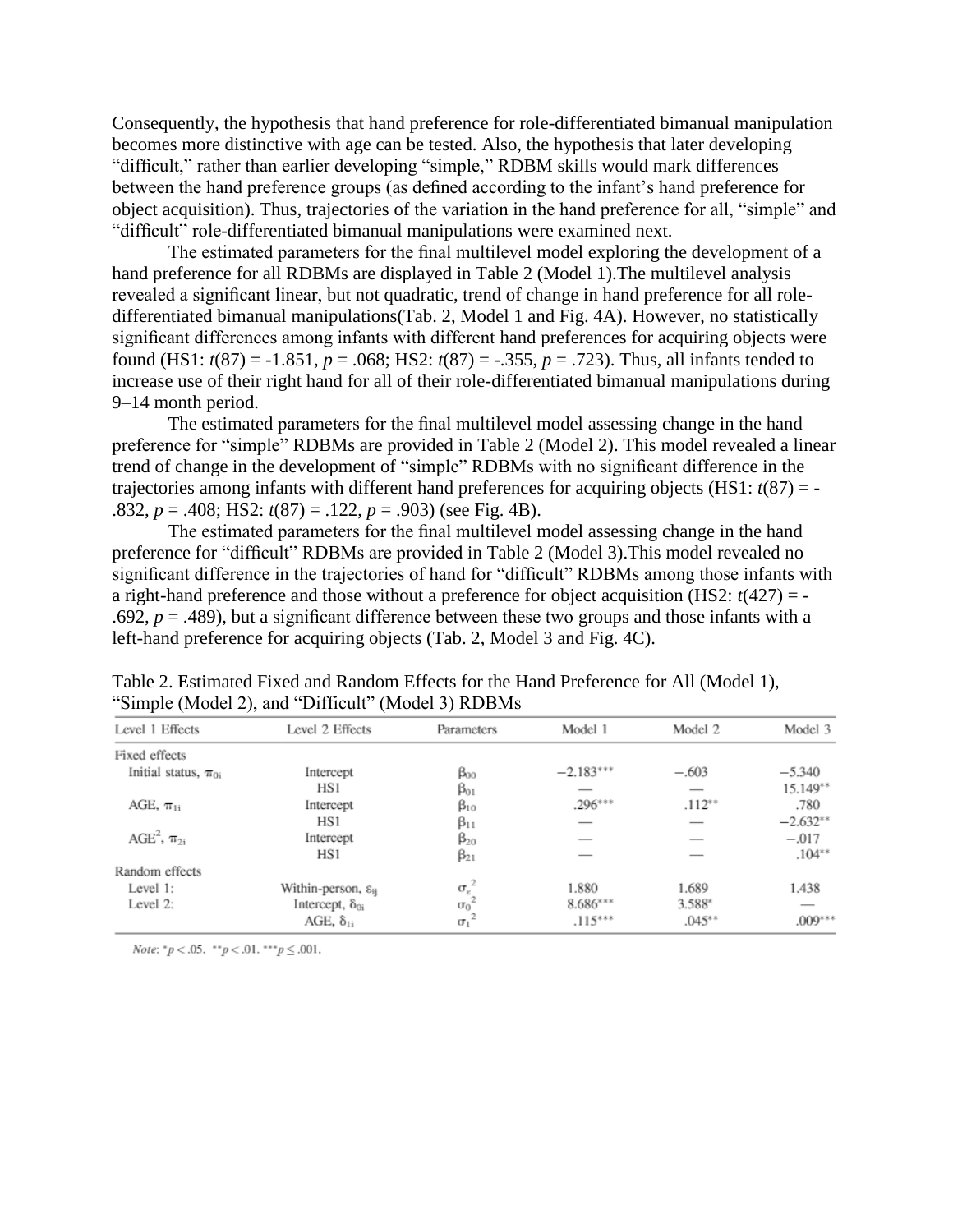

Figure 4 Observed and estimated trajectories of hand preference for all (A), "simple" (B), and "difficult" (C) RDBMs;  $NP = no$  preference infants; Right/ $NP = right$ -preferring and no preference infants.

A hand preference for "simple" RDBMs was predicted to appear at an earlier age than that for "difficult" RDBMs. A significant increase in the proportion of infants lateralized for RDBM (right- and left-preferring) was expected around the age of 13 months. To test this hypothesis, monthly HI-scores were coded into categorical hand preferences (right, left, and no preference) using  $HI = \pm 1.65$  as a decision criterion (cf., Hinojosa et al., 2003; Siegel, 1956, p. 40). The distribution of infantsacross the three hand preference categories for both "simple" and "difficult" RDBMs changes significantly across 6 monthly visits ("Simple": $X^2$  (10, N = 540) = 28.156,  $p = .002$ ; "Difficult":  $X^2(10, N = 522) = 78.313$ ,  $p < .0001$ ) (Tab. 3). Multiple comparisons were performed separately for "simple" and "difficult" RDBMs in order to explore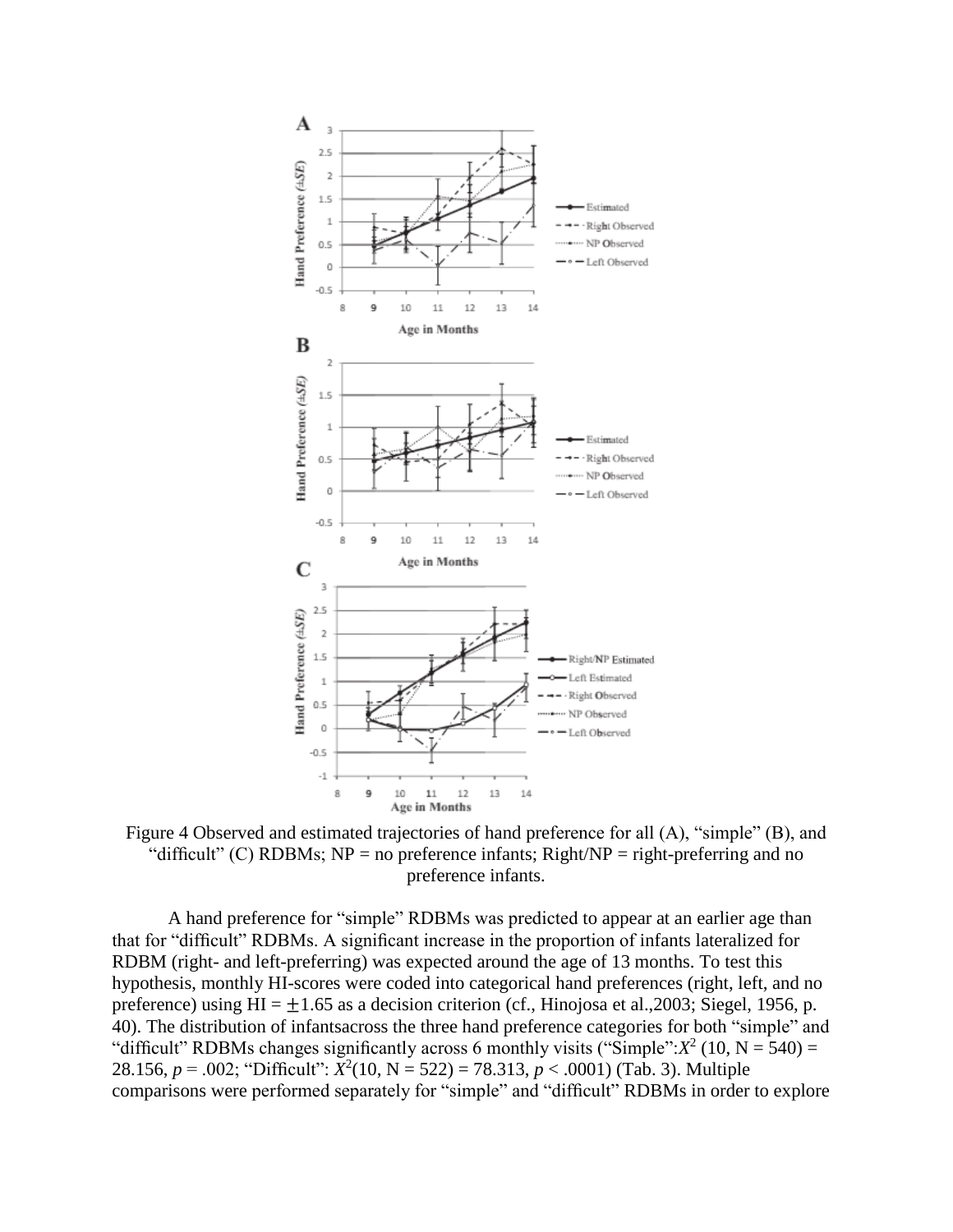the significance of change in thenumber of left-, right-, and no preference infants frommonth to month; five comparisons for each type of RDBM resulted in the Bonferroni corrected  $\alpha$ -level being set at  $\alpha = .01$ .

For "simple" RDBMs, a significant increase of lateralized infants occurred only between 10 and11 months  $(X^2(2, N = 180) = 9.216, p = .010)$ . For "difficult" RDBMs, a significant increase of lateralized infants occurred only between 12 and 13 months  $(X^2(2, N = 177) = 8.986,$  $p = .011$ ). Thus, chi square analysis revealed that a statistically significant increase in number of lateralized infants for "simple" RDBMs occurs on average two months sooner than the significant increase of lateralized infants for "difficult" RDBMs (10–11 months vs. 12–13 months).

|     |       | "Simple" RDBMs |      |       | "Difficult" RDBMs |      |  |
|-----|-------|----------------|------|-------|-------------------|------|--|
| Age | Right | NP             | Left | Right | NΡ                | Left |  |
| 9   | 18    | 65             |      | 6     | 70                |      |  |
| 10  | 22    | 65             | 3    | 18    | 62                | 6    |  |
| 11  | 28    | 49             | 13   | 27    | 51                | 11   |  |
| 12  | 32    | 50             | 8    | 38    | 48                | 3    |  |
| 13  | 40    | 42             | 8    | 46    | 31                |      |  |
| 14  | 37    | 46             |      | 49    | 36                |      |  |

Table 3. Distribution of Infants Among the Three Hand Preference Groups for "Simple" and "Difficult" RDBMs With Age (in Months)

*Note*:  $NP = no$  preference.

#### Latent Classes in RDBM Hand Preference

Figure 4C seems to show that all infants in the current sample increased their right-hand preference for role-differentiated bimanual manipulation with age. If so, how does a left-hand preference for RDBM develop? To explore this question in more detail, we tested for possible latent classes among the developmental trajectories of infant hand preferences for RDBM. However, we analyzed not only the entire 9 to 14 month period, but also (and more importantly) the period when the skill of RDBM becomes more distinctive, later in the development, while still including enough monthly assessments to capture any potential developmental change in RDBM hand preference.

We demonstrated above that infants become significantly more lateralized for "simple" RDBMs at the age of 11 months, and for "difficult" RDBMs— at the age of13 months. Thus, we decided to explore how the trajectory of hand preference for RDB M would change if we considered the sequence of 11–14 months (Tab . 4, Model 1) and 12–14 months (Tab . 4, Model 2). Two data points (13–14 months) would be meaningless for a trajectory analysis (Roisman & Fraley, 2013).

All the following analyses were done for the "difficult" RDBMs which was shown to provide a more reliable measure of manual lateralization for RDBM. The results of the multilevel analyses showed the linear trend of change in the 3 and 4 month sequences (Fig. 5).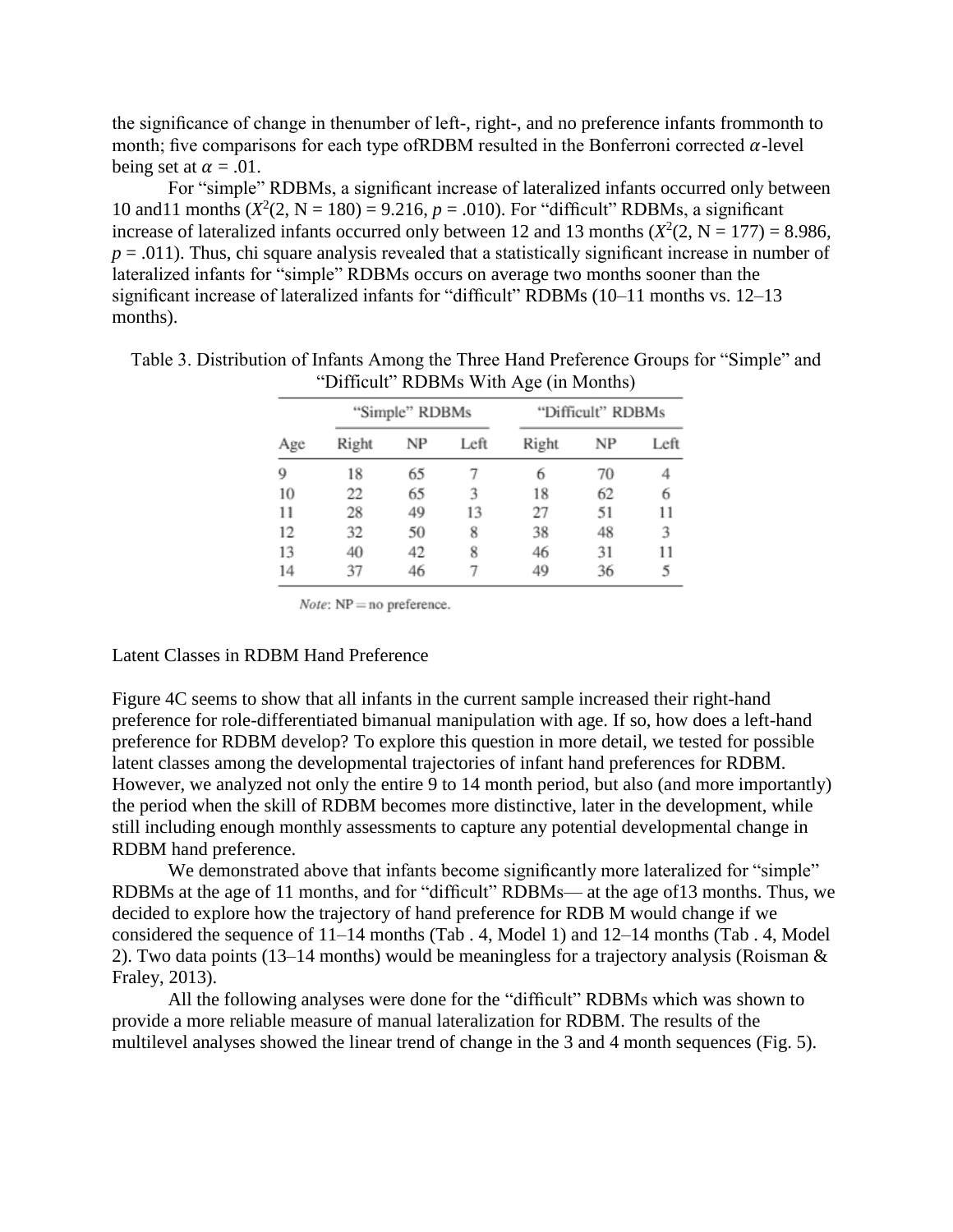| Level 1 Effects            | Level 2 Effects                   | Parameters                               | Model 1     | Model 2     |
|----------------------------|-----------------------------------|------------------------------------------|-------------|-------------|
| Fixed effects              |                                   |                                          |             |             |
| Initial status, $\pi_{0i}$ | Intercept                         | $\beta_{00}$                             | $-2.387**$  | $-1.205$    |
|                            | HS1                               | $\beta_{01}$                             | $-1.456***$ | $-1.393***$ |
| AGE, $\pi_{1i}$            | Intercept                         | $\beta_{10}$                             | $.329***$   | $.239**$    |
| Random effects             |                                   |                                          |             |             |
| Level 1:                   | Within-person, $\varepsilon_{ii}$ |                                          | 1.481       | 1.574       |
| Level 2:                   | Intercept, $\delta_{0i}$          | $\frac{\sigma_{\epsilon}^2}{\sigma_0^2}$ | $1.590***$  | $1.743***$  |

Table 4. Estimated Fixed and Random Effects for RDBM Hand Preference for the Sequences of Four (Model 1) and Three (Model 2) Months

Note: \*\*  $p < .01$ . \*\*\*  $p \le .001$ .

Figure 5 suggested that the pattern of change resulted from the 3 month model was not apparently different from the pattern of change shown by the 4 month model. Thus, we decided that the 3 month sequence (12–14months) would adequately represent the change in RDBM hand preference during the period when RDBM likely is becoming a more developed skill. As a result, the subsequent latent class analyses, aiming at identifying classes in the developmental trajectories for RDBM hand preferences, were performed separately for the9–14 month sequence that includes the period before the RDBM becomes a prominent skill, as well as for 12–14month period when RDBM is a more prominent skill in the infant's repertoire.



Figure 5 Estimated trajectories of RDBM hand preference for the sequences of 4 and 3 months;  $NP = no$  preference.

The group-based trajectory modeling (Nagin, 2005) with SAS TRAJ procedure (Jones et al., 2001) was used to identify the number of latent classes in the trajectories of RDBM hand preference for the periods of 9–14 and 12–14 months (cf., Michel et al., 2014). Since hand preference for RDBM was found to exhibit a significant quadratic, but not cubic, trend of change with age (see Tab. 2 and Fig. 4), the mixture model trajectories were assumed to follow a second-order polynomial function. The group-based trajectory modeling suggested that the best fitting model has three latent classes underlying RDBM hand preference for the entire 9–14 month age period (Tab. 5, Model 1, Fig. 6A), and only two latent classes in RDBM hand preference for 12–14 month period (Tab. 5, Model 2, Fig. 6B). It is likely that six data points (9– 14 months) permitted greater variability in infants' developmental trajectories to be captured in comparison to three data points (12–14 months).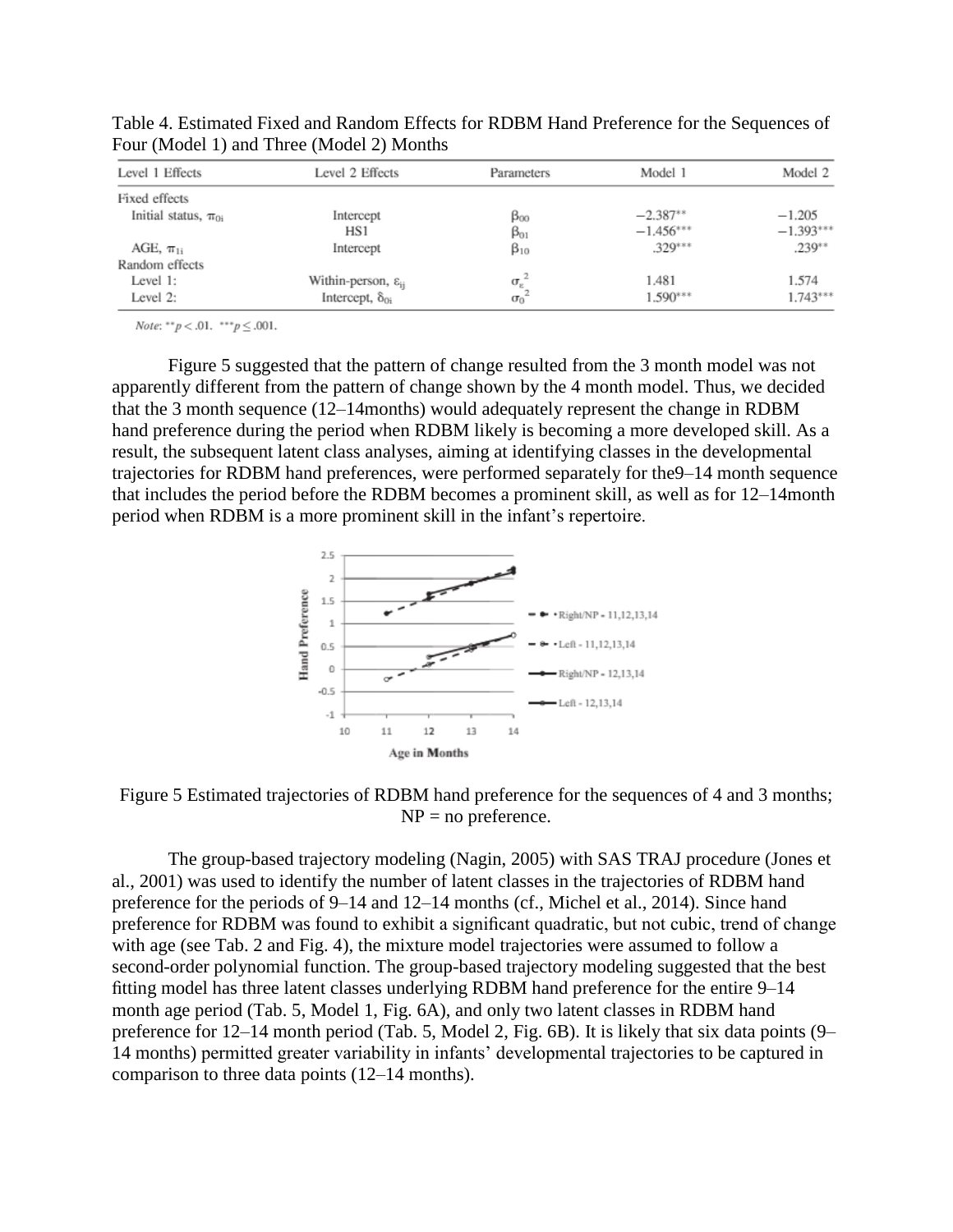Since our model is a mixture of censured normals, after defining the latent classes for Models 1 and 2, we ensured that HI-scores for each of the obtained latent classes did not show any considerable departure from normality. Monthly q–q plots and Kolmogorov–Smirnov test of normality for each of the months by each of the three and two latent classes showed that data are normally distributed.

According to Figure 6A, the three latent classes estimated from RDBM hand preference for the 9–14 month period represent infants with a right-hand preference for RDBM (22.2% of infants,  $SE = 5.53$ ), infants with a left-hand preference (21.1% of infants,  $SE = 5.17$ ) and infants without an identifiable hand preference trending toward greater right-hand use (56.7% of infants,  $SE = 6.38$ ). The latent class analysis revealed significant quadratic trends of change for all three hand preference groups (Tab. 6, Model 1) with "right-preference" and "no preference" infants increasing their right-hand use and "left-preference" infants increasing their left-hand use during the 9–14 month age period (Fig. 6A).

|                   | Model 1     |               | Model 2                               |       |  |
|-------------------|-------------|---------------|---------------------------------------|-------|--|
| Number of Classes | <b>BIC</b>  |               | $2\Delta BIC$ BIC $2\Delta BIC$       |       |  |
| 1                 | $-1,033.26$ | $\sim$ $\sim$ | $-564.72$                             |       |  |
| 2                 |             |               | $-968.23$ 130.06 $-532.89$            | 63.66 |  |
| 3                 |             |               | $-945.77$ 44.92 $-534.84$ $-3.90$     |       |  |
| 4                 |             |               | $-955.29$ $-19.04$ $-539.71$ $-9.74$  |       |  |
| 5                 |             |               | $-963.99$ $-17.40$ $-546.26$ $-13.10$ |       |  |
|                   |             |               |                                       |       |  |
|                   |             |               |                                       |       |  |

Table 5. Tabulated BIC and 2 Delta BIC for the Models1 and 2 From the Latent Class Analysis



Figure 6 Estimated trajectories of RDBM hand preference for the three classes defined by the latent class analysis for 9–14 month period (A), as well as for the two class solution for 12–14 month period (B);  $NP = no$  preference.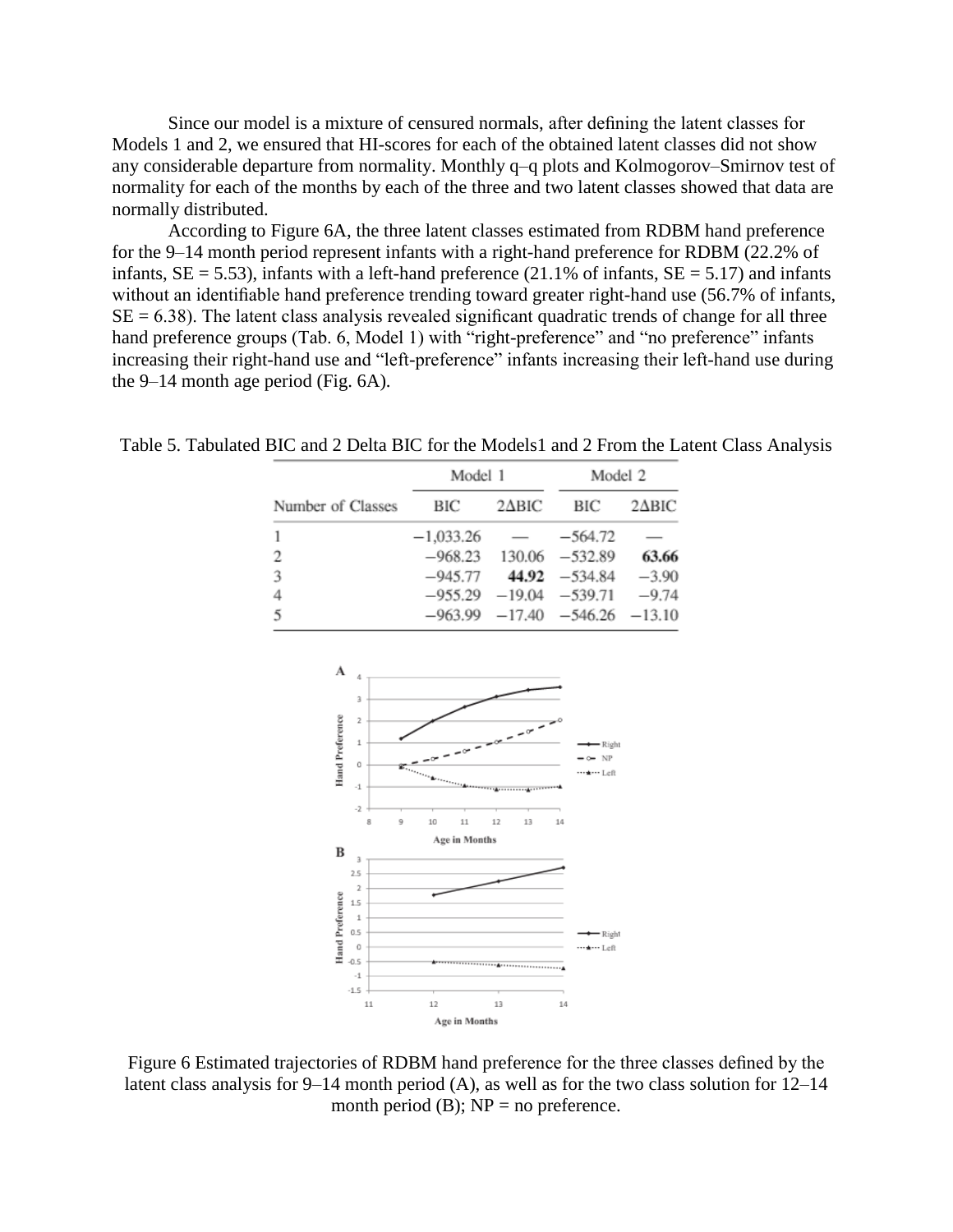Furthermore, from Figure 6B, we inferred that the two latent classes estimated from RDBM hand-use scores for the 12–14 month period represent "right-preference" infants (71.1%) of infants,  $SE = 5.96$ ) and "left-preference" infants (28.9% of infants,  $SE \frac{1}{4}$  5.96). The latent class analysis revealed significant linear, but not quadratic trends of change for both latent groups (Tab . 6, Model 2) with "right-preference" infants increasing their right-hand use and "left-preference" infants increasing their left-hand use during the 12 to 14 month age period (Fig. 6A).

Next, we explored the distribution of infants among the three latent classes for RDBM hand preferences (estimated from 9 to 14 month age period) according to their hand preference estimated from the three latent classes identified for acquiring objects (Tab. 7). The association between these two estimates of the infant's hand preference is significant  $(X^2(4, N = 90) =$ 17.096,  $p = .002$ ,  $\Phi = 0.44$ ). Infants from the latent class of "right-preference" for object acquisition tended to be in "right-preference" (36.7% of the 30 infants) or "no preference" by latent class analysis for RDBM hand preference. In contrast, infants from the latent class of "leftpreference" for object acquisition tended to be "left-preference" (43.3% of 30 infants) or "no preference" for RDBM. Infants from the latent class of "no preference" for object acquisition tended to remain in the latent class of "no preference" for RDBM hand preference (63.3% of 30 infants).

|                              |       | Latent Class for RDBM |      |  |  |
|------------------------------|-------|-----------------------|------|--|--|
| Latent Class for Acquisition | Right | NP                    | Left |  |  |
| Right                        | 36.7  | 56.7                  | 6.6  |  |  |
| NP                           | 23.3  | 63.3                  | 13.4 |  |  |
| Left                         | 6.7   | 50.0                  | 43.3 |  |  |

Table 7. Distribution of Infants (in %) Among the Three RDBM Latent Classes According to Their Latent Class for Acquisition Hand-Use Preferences;  $NP = No$  Preference

The distribution of infants among the two latent classes for RDBM hand preference, estimated from 12 to 14 month age period, according to their hand preference for object acquisition had a somewhat different pattern. Whereas the latent class of "right-preference" and "no preference" infants for object acquisition tended to be in the latent class of "rightpreference" for RDBM (86.7%and 73.3%, respectively) during 12–14 month period, the latent class of "left-preference" for object acquisition was approximately equally divided between the latent class of "left-preference" (46.7%) and "right-preference" (53.3%)for RDBM (Tab. 8). Thus, nearly half (46.7%) of infants with a left-hand preference for object acquisition developed a left-hand preference for RDBM during 12–14month period; whereas only 13.3% of infants with a right-hand use preference for acquisition and 26.7% of infants with no preference for object acquisition seemed to exhibit a left-hand preference for RDBM.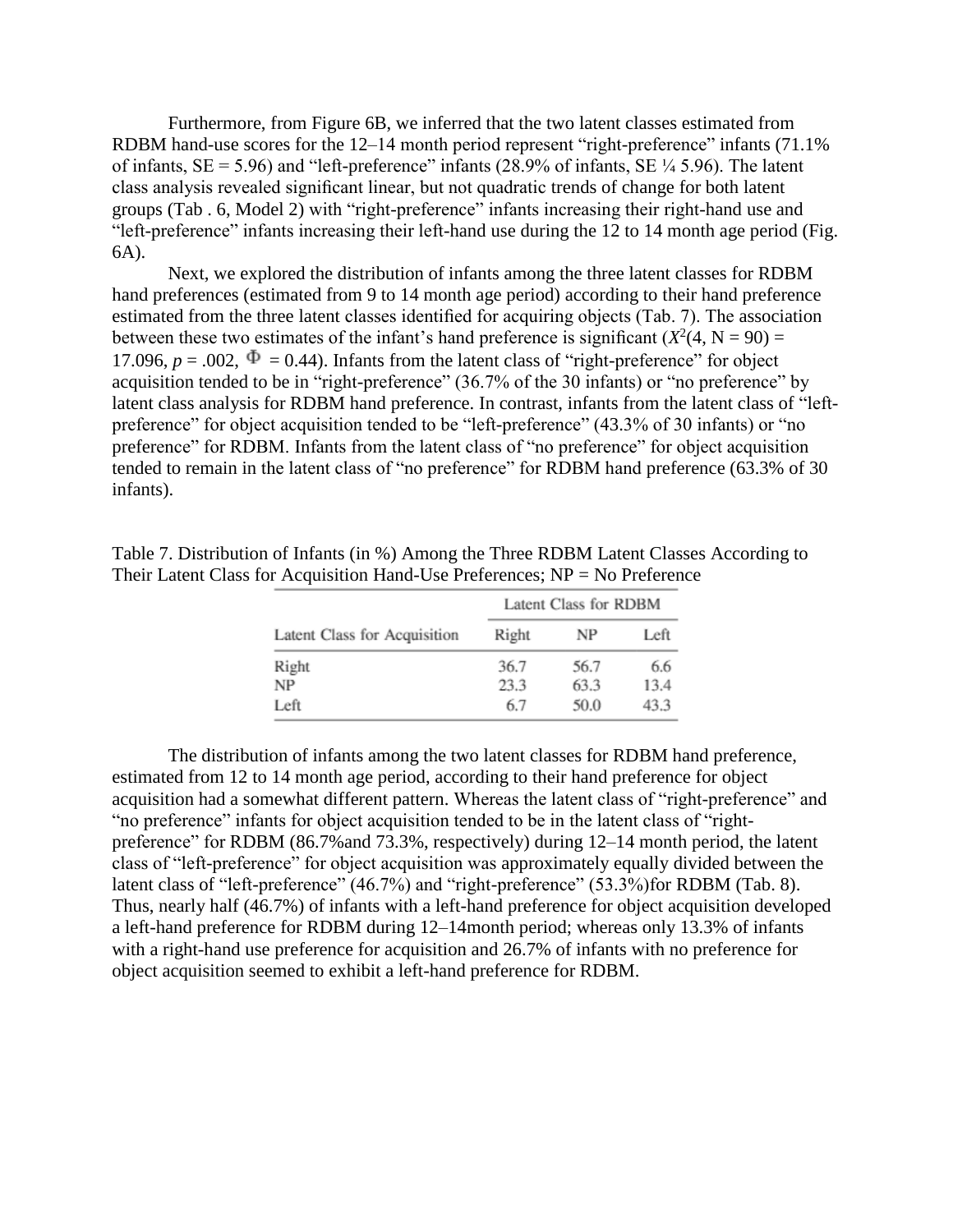|                              | Latent Class for RDBM |      |  |
|------------------------------|-----------------------|------|--|
| Latent Class for Acquisition | Right                 | Left |  |
| Right                        | 86.7                  | 13.3 |  |
| NP                           | 73.3                  | 26.7 |  |
| Left                         | 53.3                  | 46.7 |  |

Table 8. Distribution of Infants (in %) Among the Two RDBM Latent Classes According to Their Latent Class for Acquisition Hand-Use Preferences; NP = No Preference

#### **Discussion**

The goal of the current study was to examine the development of role-differentiated bimanual manipulation (RDBM) in relation to the hand-use preference for acquiring objects during infancy. Group-based trajectory modeling allowed identification of the three groups of infants (left-, right-, and no hand preference) based on the trajectories of the development of their hand preference for acquiring object assessed monthly from6 to 14 months. The development of role-differentiated bimanual manipulation was examined in these three hand preference groups  $(n = 30$  in each) during the period from 9 to 14 months.

We found, as did Kimmerle et al. (1995), that pokes and strokes appeared much sooner in the infant's repertoire, and thus might represent "simple," more "accidental" RDBMs, whereas pushes, pulls, inserts, and spins appeared only much later, and thus might represent "difficult," more "planned" RDBMs. The total number of all, "simple" and "difficult" RDBMs was found to increase during 9–14 month age period. Moreover, the multilevel analysis showed no differences in the trajectories of change in the number of all, "simple," or "difficult" RDBMs with age among infants with different hand preference for object acquisition. Thus, early establishment of hand preference for acquisition did not seem to facilitate the development of role-differentiated bimanual manipulation. These results do not support the hypothesis that lateralized infants are more efficient in RDBM as derived from results with certain other "complex" manual skills (e.g., Goldfield & Michel,1986; Kotwica et al., 2008; Michel, 2002), nor does it support the idea that children with a weak hand preference are better in tasks requiring bimanual coordination (e.g., Fagard & Corroyer, 2003). Our results, also, failed to support the notion that infants with a lefthand preference for acquiring objects would be delayed in their RDBM development when compared to those with a right-hand preference (cf., Kimmerle et al., 2010; Ramsay et al., 1979).

Previous research (Kimmerle et al., 1995) led us to hypothesize that differences in the hand preference for acquisition would relate to differences in the trajectories of hand preference for RDBM for "difficult," but not for "simple," RDBMs. In support, we found that the infant's hand preference for acquisition did relate to distinct developmental trajectories of a hand preference for "difficult" RDBMs, but not for "simple" RDBMs. Consequently, when researchers do not differentiate between "simple" and "difficult" RDBMs, but rather explore the general category of all RDBM actions, they are unlikely to find differences in RDBM hand preference trajectories among infants with different hand preferences for object acquisition. In future research, itis important that "simple" and "difficult" RDBMs be distinguished because they provide different information about patterns of RDBM development in infancy. Perhaps, they represent a difference between more "accidental" RDBMs, elicited by the structure of the object, as compared to more coordinated and "planned" RDBMs, expressed by the infant (Kimmerle et al.,1995, 2010).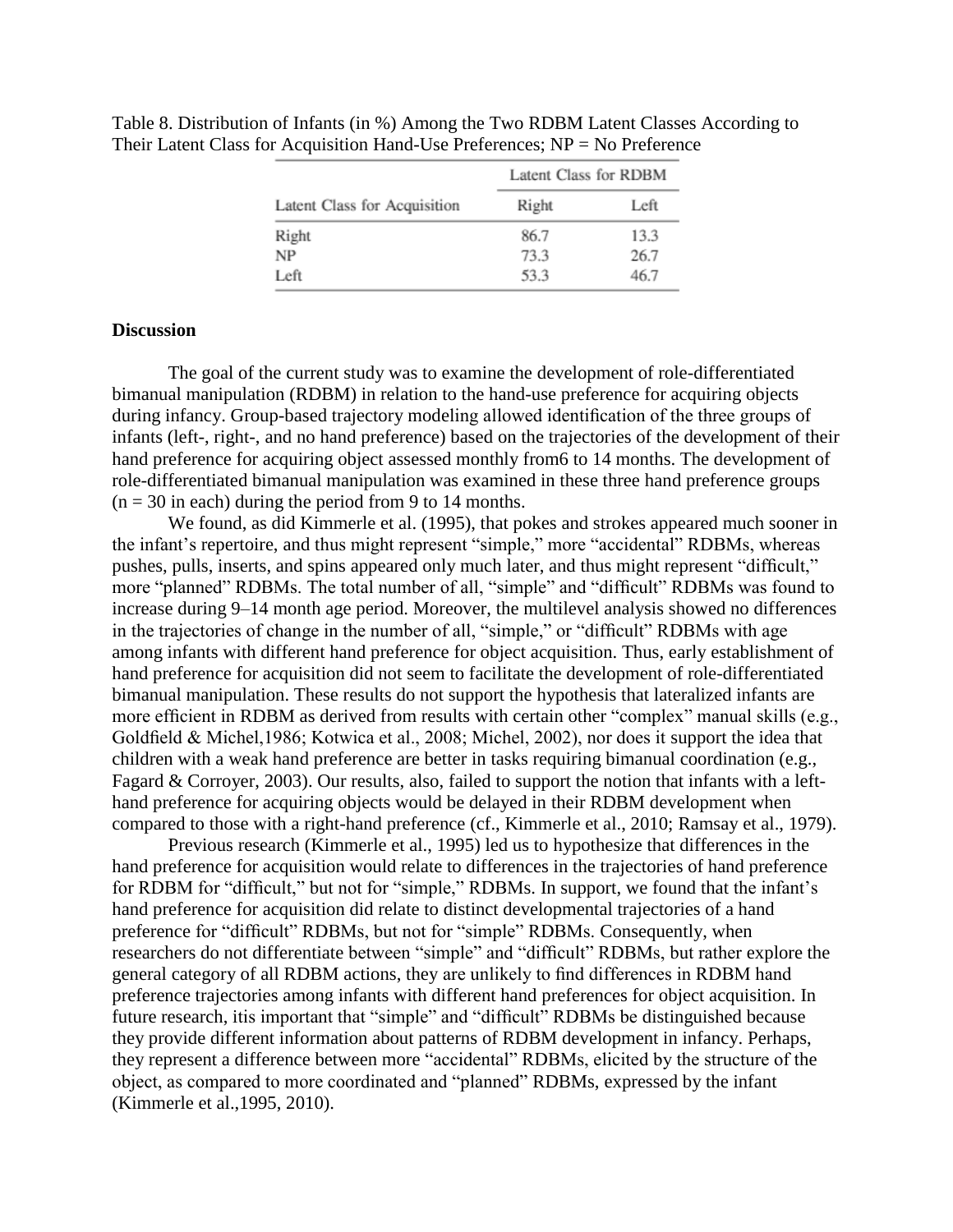Examination of RDBM hand-use trajectories for "difficult" RDBMs during 9–14 month period for infants with different hand preferences for acquiring objects revealed that infants with a right-hand preference for acquiring objects did not differ from infants without a hand preference, whereas these two groups differed from infants with a left-hand preference for object acquisition. Right-hand preference infants and those without a hand preference for acquiring objects significantly increased in their frequency of right-hand use for "difficult" RDBMs. These results support previous research showing that infants with a right-hand preference and the majority of infants without a hand preference for object acquisition during the first year of life become right-hand preferring for RDBM by the end of the second year (Nelson, Campbell, &Michel, 2013). These results also support the cascade theory of hand preference development (Michel, 1983,1988, 1998, 2002) predicting that hand preference for earlier developing manual skills like object acquisition would concatenate into hand preference for later developing manual skills like RDBM.

We also found that those infants with a left-hand preference for acquiring objects increased the use of their left hand for RDBM from 9 to 11 months, but showed an increased use of their right hand from 11 to14 months. Although, as predicted, infants from each of the three hand preference groups for acquisition showed an increase in their hand preference for roledifferentiated bimanual manipulation, we did not observe left-hand preferring infants increasing their preference to use their left hand for "difficult" RDBMs with age. Instead, all infants increased their right-hand use for "difficult" RDBMs with age. When the data for all 6 monthly visits (9–14 months) were analyzed for latent classes among the developmental trajectories of infant hand-use for "difficult" RDBMs, three latent classes were identified. Within these classes, those infants with a right-hand preference for RDBM and those without a RDBM hand preference tended to increase the use of their right hand for RDBM, whereas those with a lefthand preference for RDBM increased the use of their left hand for RDBM with age.

When latent developmental trajectories were identified for the period when the skill of RDBM becomes more distinctive (12–14 months), only two latent classes were revealed in developmental trajectories (likely because of the small sample size (90 infants) and the small number of assessments (3)). These included a majority of right-preference infants who increase the use of their right hand with age and a minority of left-preference infants who increased the use of their left hand with age. Further analysis showed that the majority of infants with a righthand preference for object acquisition and those without such a stable hand preference showed a right-hand preference in their trajectory for RDBM. In contrast, the group of infants with a lefthand preference for object acquisition was more heterogeneous in the trajectory of their hand preference for RDBM with approximately half of the infants manifesting a preference to use their right hand and the other half manifesting a preference to use their left hand for RDBM. However, these latent classes for RDBM were identified using data from only three age periods and for only 90 infants (the recommended minimum sample size for GBTM analyses is 100). While such results do not support any strong conclusions about the relation between hand preference for acquisition and RDBM, they do reveal the need for monthly investigation of RDBM development during the age period from 12 to 18 months when hand preference for this skill is likely to stabilize. Previous research (Nelson et al., 2013) indicated that RDBM hand preferences seem to be well established by 18months and may not develop any further thereafter.

If the evidence for the 12–14 month latent classes is considered to be reliable, then the heterogeneity of hand-use for RDBM among the group of infants with a left-hand preference for object acquisition fits with previous research showing that, as a group, "left-handers" are usually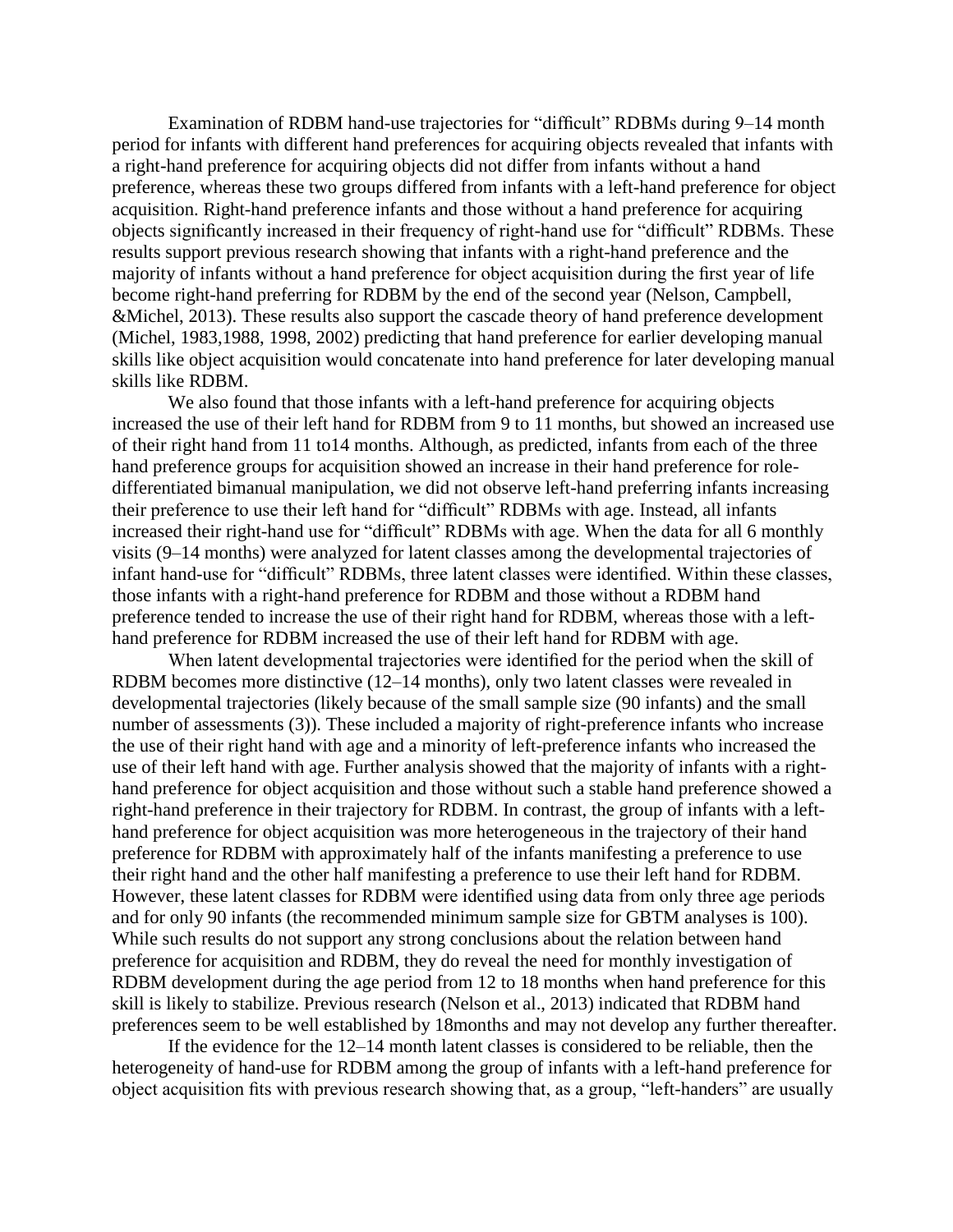more heterogeneous in their hand preference scores as compared to a group of "right-handers" (e.g., Gonzalez & Goodale, 2009; Gur, Gur, & Harris, 1975). One explanation for the heterogeneity of left-preferring infants derives from the influence of parents on the development of the hand preference of their offspring. Maintaining a strong left-hand use preference may be more difficult, especially during infancy because the majority of left-hand preferring infants are likely to have right-handed parents (Harkins& Michel, 1988; Michel, 1992). Michel (1992) reported that infants with an apparent left-hand preference for acquiring objects who had righthand preferring mothers significantly reduced their left-hand preference by11 months; whereas infants with an apparent right-hand preference and right-hand preferring mothers increased their right-hand preference by 11 months. Moreover, Michel (1998) observed that right-hand preferring mothers unintentionally, but significantly, biased their infants' use of the right hand during interactive play with objects.

Previous research indicated that hand preference for RDBM does not appear until about 13 months when the skill appears to be better coordinated (Kimmerle et al.,2010). In the current study, a significant increase in the proportion of infants lateralized for "simple" RDBMs occurred at the age of 11 months, whereas a similar significant change in manual lateralization for "difficult" RDBMs occurred, as it was hypothesized, at the age of13 months. Thus, a hand preference for "simple" RDBMs seems to appear about two months before a hand preference for "difficult" RDBMs. We conclude that the difficulty of the skill defines the timing of lateralization of the skill, which fits with the cascade theory of hand preference development (cf., Michel, 2002; Michel, Babik, Nelson, Campbell, & Marcinowski, 2013).

In summary, this is the first study with a large sample of infants, divided into equal groups of infants with a known hand-use preference (right, left, and no preference)for acquiring objects, whose RDBM skills (including the establishment of a hand preference) were assessed longitudinally, with a large number of RDBM eliciting items (20), across six age periods. The frequency of RDBM actions increased during the 9–14 month period with no significant differences in trajectories among infants with different hand preference for object acquisition. The hand preference for role-differentiated bimanual manipulation became more distinctive with age. A hand preference for "simple" RDBMs appeared about 2 months sooner than a hand preference for "difficult" RDBMs. Differences in the developmental trajectories of hand preferences for RDBM were observed in later developing "difficult" RDBMs, but not in earlier developing "simple" RDBMs, for infants with different hand p references for object acquisition. Therefore, we propose that hand preferences for acquiring objects influence the development of hand-use preferences for "difficult" RDBMs. Hence, future research should examine separately the developmental trajectories of "simple" and "difficult" RDBMs. Moreover, future research must examine the development of hand preferences beyond 14 months of age and in relation to maternal hand preference in order to clarify the relation of left-hand preferences for acquisition to the hand preferences for RDBM.

#### **Notes**

We would like to acknowledge the infants and parents that participated in our longitudinal study, and whose patience and help made this research possible. Also, we would like to thank the undergraduate students who helped with the coding of infant data: Curtis McKenney, Gregory Lo wry, John Phillip Stevens, and Jessica Hughes. These data were used in partial fulfillment for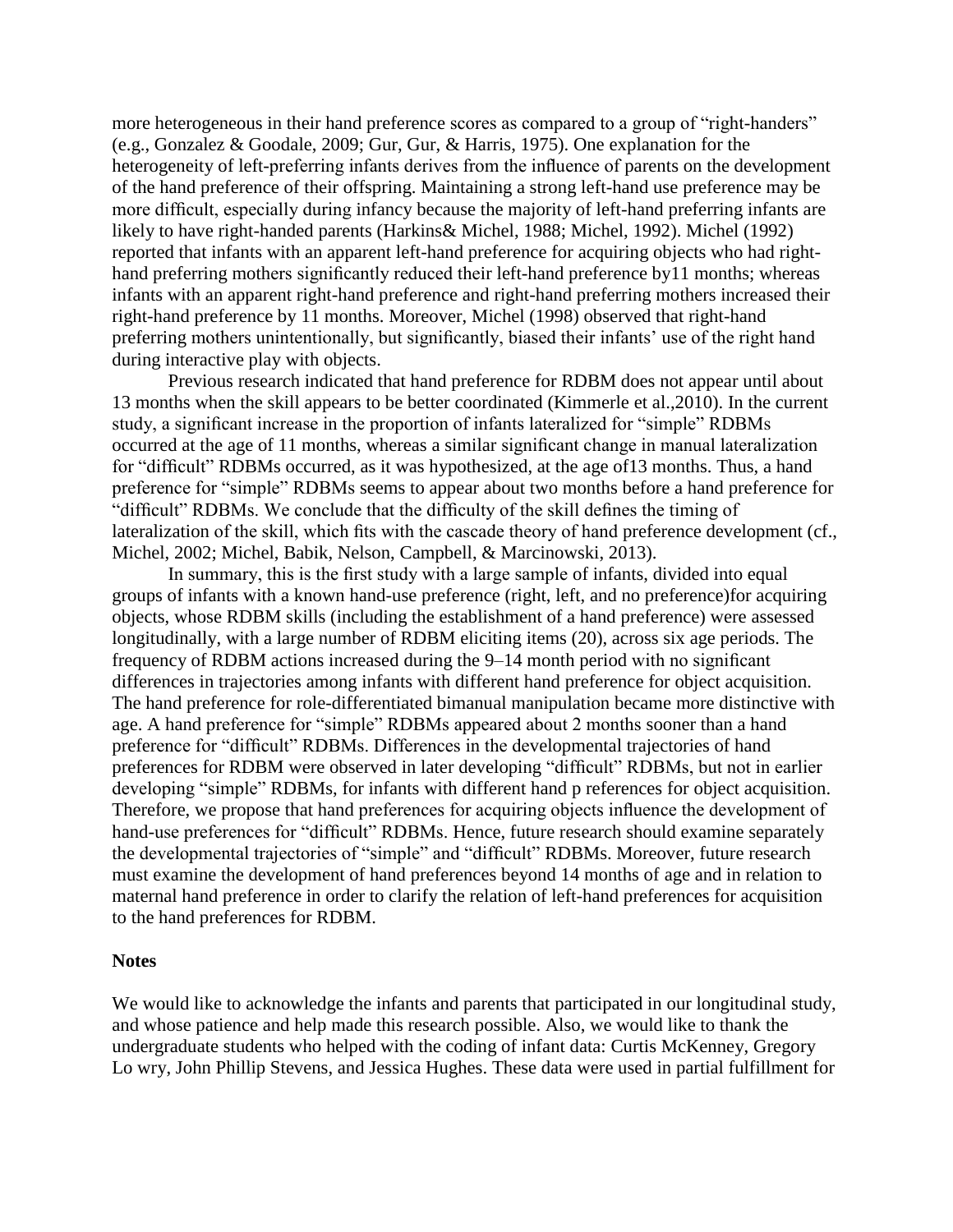Iryna Babik's Doctoral Dissertation. This research was supported by NSF Grant DLS0718045 awarded to George F. Michel.

## **References**

- Babik, I., Campbell, J. M., & Michel, G. F. (2014). Postural influences on the development of infant lateralized and symmetrical hand-use. Child Development, 85, 294–307.DOI: 10.1111/cdev.12121
- Bruner, J. S. (1970). The growth and structure of skill. In K.J. Connolly (Ed.), Mechanisms of motor skill development (pp. 63–92). New York: Academic.
- Bruner, J. S. (1971). The growth and structure of skill. In K.J. Connolly (Ed.), Motor skills in infancy (pp. 245–269). New York: Academic.
- Bruner, J. S. (1973). Beyond the information given. New York: W.W. Norton and Co.
- Cohen, A. I. (1966). Hand preference and developmental status of infants. Journal of Genetic Psychology, 108,337–345. DOI: 10.1080/00221325.1966.10532792
- Connolly, K., & Dalgleish, M. (1989). The emergence of a tool-using skill in infancy. Developmental Psychology, 25,894–912. DOI: 10.1037/0012-1649.25.6.894
- Fagard, J. (1994). Manual strategies and interlimb coordination during reaching, grasping, and manipulating through-out the first year of life. In S. P. Swinnen, H. Heuer, J. Massion, & P. Casaer (Eds.), Interlimb coordination: Neural, dynamical, and cognitive constraints (pp. 439–460). San Diego, CA: Academic Press.
- Fagard, J., & Corroyer, D. (2003). Using a continuous index of laterality to determine how laterality is related to interhemispheric transfer and bimanual coordination in children. Developmental Psychobiology, 43, 44–56. DOI:10.1002/dev.10117
- Fagard, J., & Jacquet, A. Y. (1989). Onset of bimanual coordination and symmetry versus asymmetry of movement. Infant Behavior and Development, 12, 229–235.DOI: 10.1016/0163-6383(89)90009-X
- Fagard, J., & Lockman, J. J. (2005). The effect of task constraints on infants' (bi) manual strategy for grasping and exploring objects. Infant Behavior and Development, 28, 305– 315. DOI: 10.1016/j.infbeh.2005.05.005
- Fagard, J., & Pezé, A. (1997). Age changes in interlimb coupling and the development of bimanual coordination. Journal of Motor Behavior, 29, 199–208. DOI: 10.1080/00222899709600835
- Goldfield, E. C., & Michel, G. F. (1986). Spatiotemporal linkage in infant interlimb coordination. Developmental Psychobiology, 19, 259–264. DOI: 10.1002/dev.420190311
- Gonzalez, C. L. R., & Goodale, M. A. (2009). Hand preference for precision grasping predicts language lateralization. Neuropsychologia, 47, 3182–3189. DOI: 10.1016/j.neuropsychologia.2009.07.019
- Gur, R. E., Gur, R. C., & Harris, L. J. (1975). Cerebral activation, as measured by subject's lateral eye movements, is influenced by experimenter location. Neuro-psychologia, 13, 35–44. DOI: 10.1016/0028-3932(75)90045-7
- Haaland, K. Y., Elsinger, C. L., Mayer, A. R., Durgerian, S., & Rao, S. M. (2004). Motor sequence complexity and performing hand produce differential patterns of hemispheric lateralization. Journal of Cognitive Neuroscience, 16, 621–636. DOI: 10.1162/089892904323057344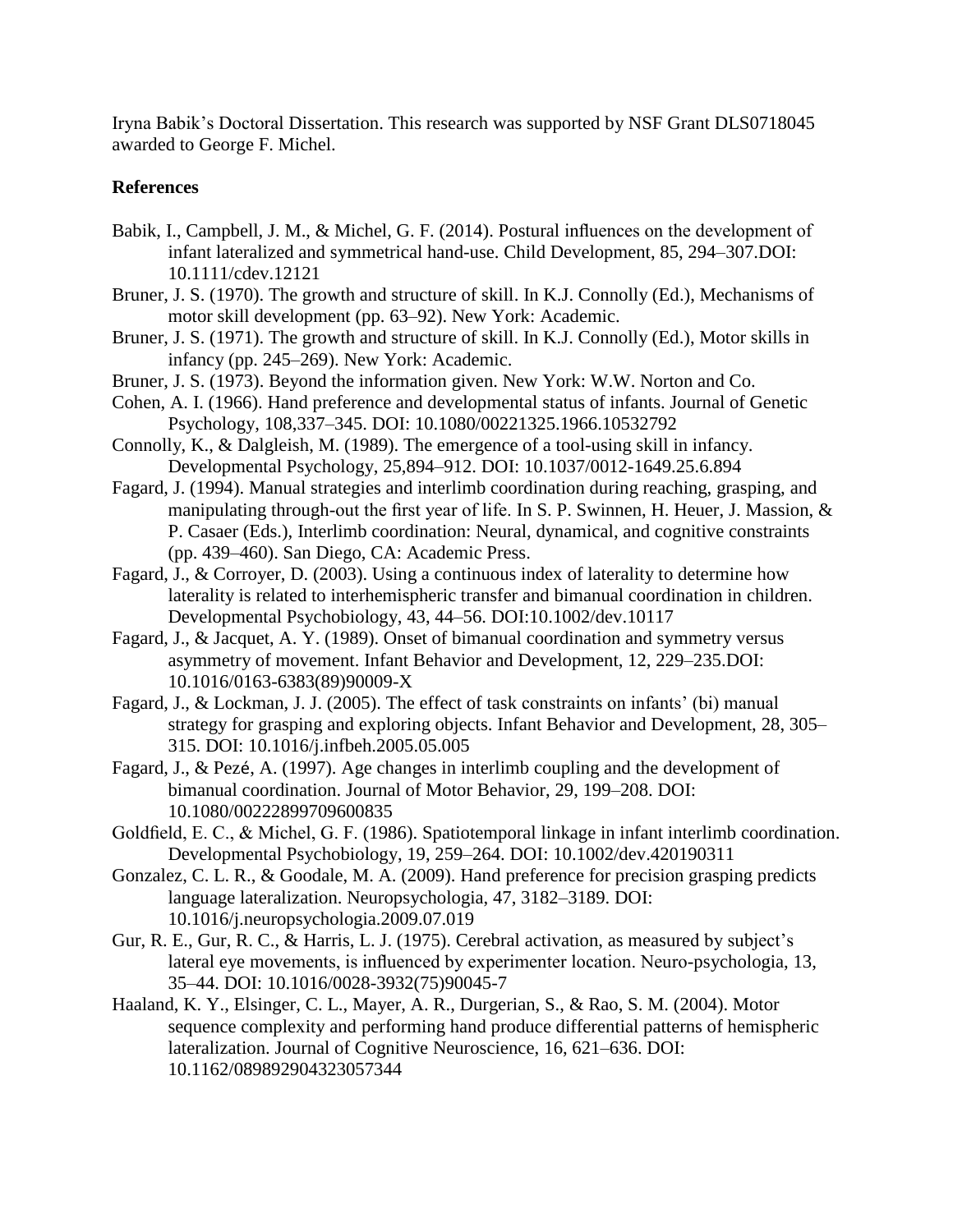- Harkins, D. A., & Michel. G. F. (1988). Evidence for a maternal effect on infant handedness preferences. Developmental Psychobiology, 21, 535–54l. DOI: 10.1002/dev.420210604
- Hildreth, G. (1949). The development and training of hand dominance: I. Characteristics of handedness. Journal of Genetic Psychology, 75, 197–220. DOI: 10.1080/08856559.1949.10533517
- Hinojosa, T., Sheu, C.-F., & Michel, G. F. (2003). Infant hand-use preferences for grasping objects contributes to the development of a hand-use preference for manipulating objects. Developmental Psychobiology, 43, 328–334. DOI:10.1002/dev.10142
- Jones, B. L., Nagin, D. S., & Roeder, K. (2001). A SAS procedure based on mixture models for estimating developmental trajectories. Sociological Methods and Research,29, 374–393. DOI: 10.1177/0049124101029003005
- Kimmerle, M. (1991). The development of bimanual role differentiation in infants and young children. Dissertation(Ph.D.), The University of Michigan.
- Kimmerle, M., Ferre, C. L., Kotwica, K. A., & Michel, G.F. (2010). Development of roledifferentiated bimanual manipulation during the infant's first year. Developmental Psychobiology, 52, 168–180. DOI: 10.1002/dev.20428
- Kimmerle, M., Mick, L. A., & Michel, G. F. (1995). Bimanual role-differentiated toy play during infancy. Infant Behavior and Development, 18, 299–307. DOI:10.1016/0163- 6383(95)90018-7
- Kotwica, K. A., Ferre, C. L., & Michel, G. F. (2008). Relation of stable hand-use preferences to the development of skill for managing multiple objects from 7 to 13 months of age. Developmental Psychobiology, 50, 519–529. DOI:10.1002/dev.20311
- Michel, G. F. (1983). Development of hand-use preference during infancy. In G. Young, S. Segalowitz, C. Corter,& S. Trehub (Eds.), Manual specialization and the developing brain (pp. 33–70). New York: Academic Press.
- Michel, G. F. (198 7). Self- generated experience and the development of lateralized neurobehavioral organization in infants. In J. S. Rosenblatt, C. G. Beer, M. C. Busnel,& P. J. B. Slater (Eds.), Advances in the study of behavior (vol. 17, pp. 61–93). New York: Academic Press.
- Michel, G. F. (1988). A neuropsychological perspective on infant sensorimotor development. In L. P. Lipsitt & C. K. Rovee-Collier (Eds.) Advances in infancy research (vol. 5, pp. 1– 37). Norwood, NJ: Ablex Pub. Corp.
- Michel. G. E (1992). Maternal influences on infant hand-use during play with toys. Behavior Genetics, 22, 163–176.DOI: 10.1007/BF01066995
- Michel, G. F. (1998). A lateral bias in the neuropsychological functioning of human infants. Developmental Neuropsychology, 14, 445–469. DOI: 10.1080/87565649809540723
- Michel, G. F. (2002). Development of infant handedness. In D. J. Lewkowicz & R. Lickliter (Eds.), Conceptions of development: Lessons from the laboratory (pp. 165–186). New York: Psychology Press.
- Michel, G. F., Babik, I., Nelson, E. L., Campbell, J. M., & Marcinowski, E. C. (2013). How the development of handedness could contribute to the development of language. Developmental Psychobiology, 55, 608–620. DOI:10.1002/dev.21121
- Michel, G. F., Babik, I., Sheu, C.-F., & Campbell, J. M. (2014). Latent classes in the developmental trajectories of infant handedness. Developmental Psychology, 50,349– 359. DOI: 10.1037/a0033312